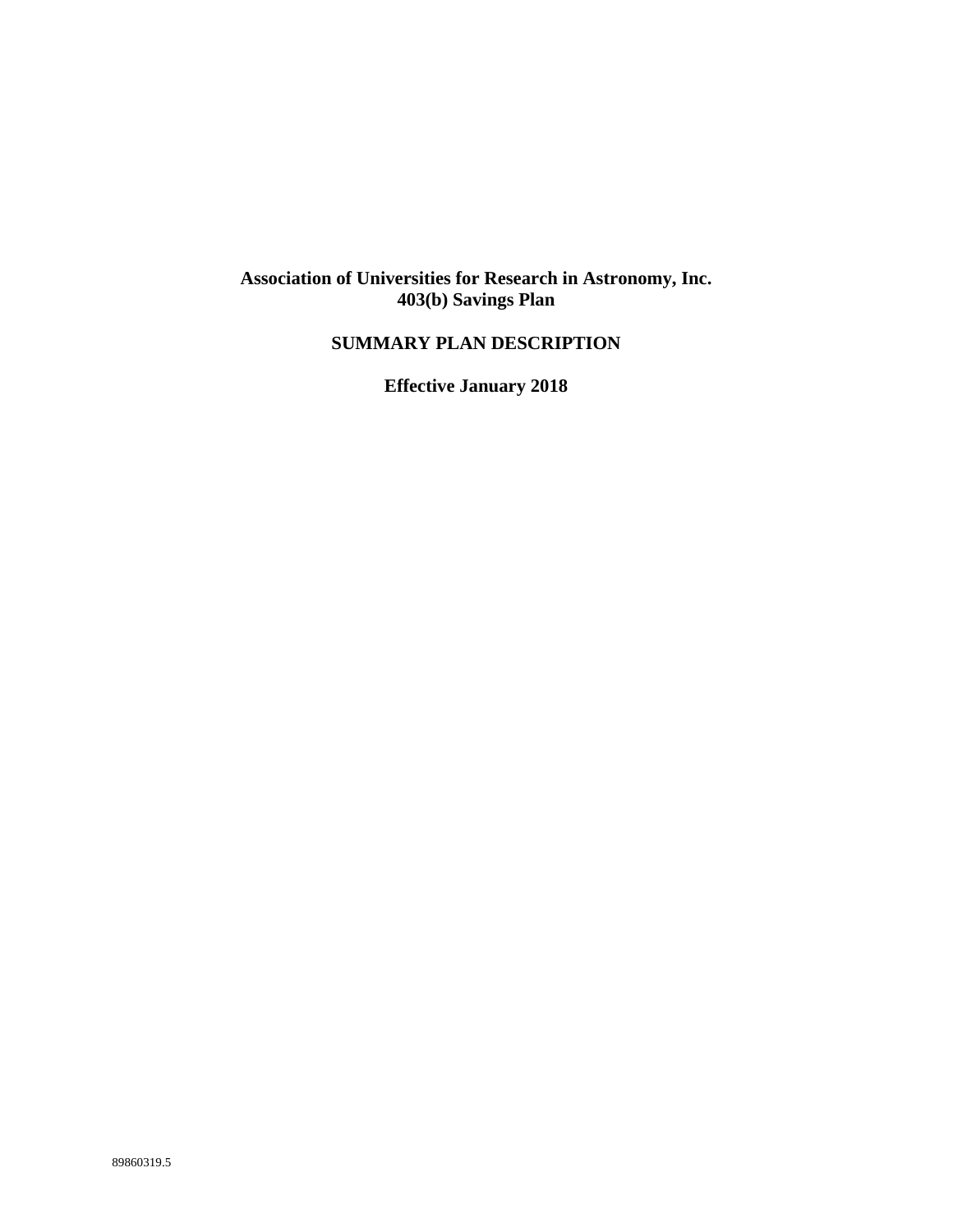# **TABLE OF CONTENTS**

# Page

| I.   |                 |     |  |  |  |  |  |
|------|-----------------|-----|--|--|--|--|--|
|      | A.              |     |  |  |  |  |  |
|      | <b>B.</b>       |     |  |  |  |  |  |
|      | $\mathcal{C}$ . |     |  |  |  |  |  |
|      | D.              |     |  |  |  |  |  |
|      | E.              |     |  |  |  |  |  |
|      | F <sub>r</sub>  |     |  |  |  |  |  |
|      | G.              |     |  |  |  |  |  |
|      | H.              |     |  |  |  |  |  |
|      | $\mathbf{I}$ .  |     |  |  |  |  |  |
|      | J.              |     |  |  |  |  |  |
|      | K.              |     |  |  |  |  |  |
|      | L.              |     |  |  |  |  |  |
|      | M.              |     |  |  |  |  |  |
|      | N.              |     |  |  |  |  |  |
|      | Ο.              |     |  |  |  |  |  |
|      | P.              |     |  |  |  |  |  |
|      | Q.              |     |  |  |  |  |  |
|      | $R_{\cdot}$     |     |  |  |  |  |  |
|      | S.              |     |  |  |  |  |  |
|      | T.              |     |  |  |  |  |  |
|      | U.              |     |  |  |  |  |  |
| II.  |                 |     |  |  |  |  |  |
| III. |                 |     |  |  |  |  |  |
|      |                 |     |  |  |  |  |  |
|      | A.              |     |  |  |  |  |  |
|      |                 | (1) |  |  |  |  |  |
|      |                 | (2) |  |  |  |  |  |
|      |                 | (3) |  |  |  |  |  |
|      | <b>B.</b>       |     |  |  |  |  |  |
|      | $\mathcal{C}$ . |     |  |  |  |  |  |
|      |                 |     |  |  |  |  |  |
| IV.  |                 |     |  |  |  |  |  |
|      | $\mathsf{A}$ .  |     |  |  |  |  |  |
|      | <b>B.</b>       |     |  |  |  |  |  |
|      | $\mathcal{C}$ . |     |  |  |  |  |  |
|      | D.              |     |  |  |  |  |  |
|      | E.              |     |  |  |  |  |  |
| V.   |                 |     |  |  |  |  |  |
|      |                 | A.  |  |  |  |  |  |
|      | <b>B.</b>       |     |  |  |  |  |  |
|      |                 |     |  |  |  |  |  |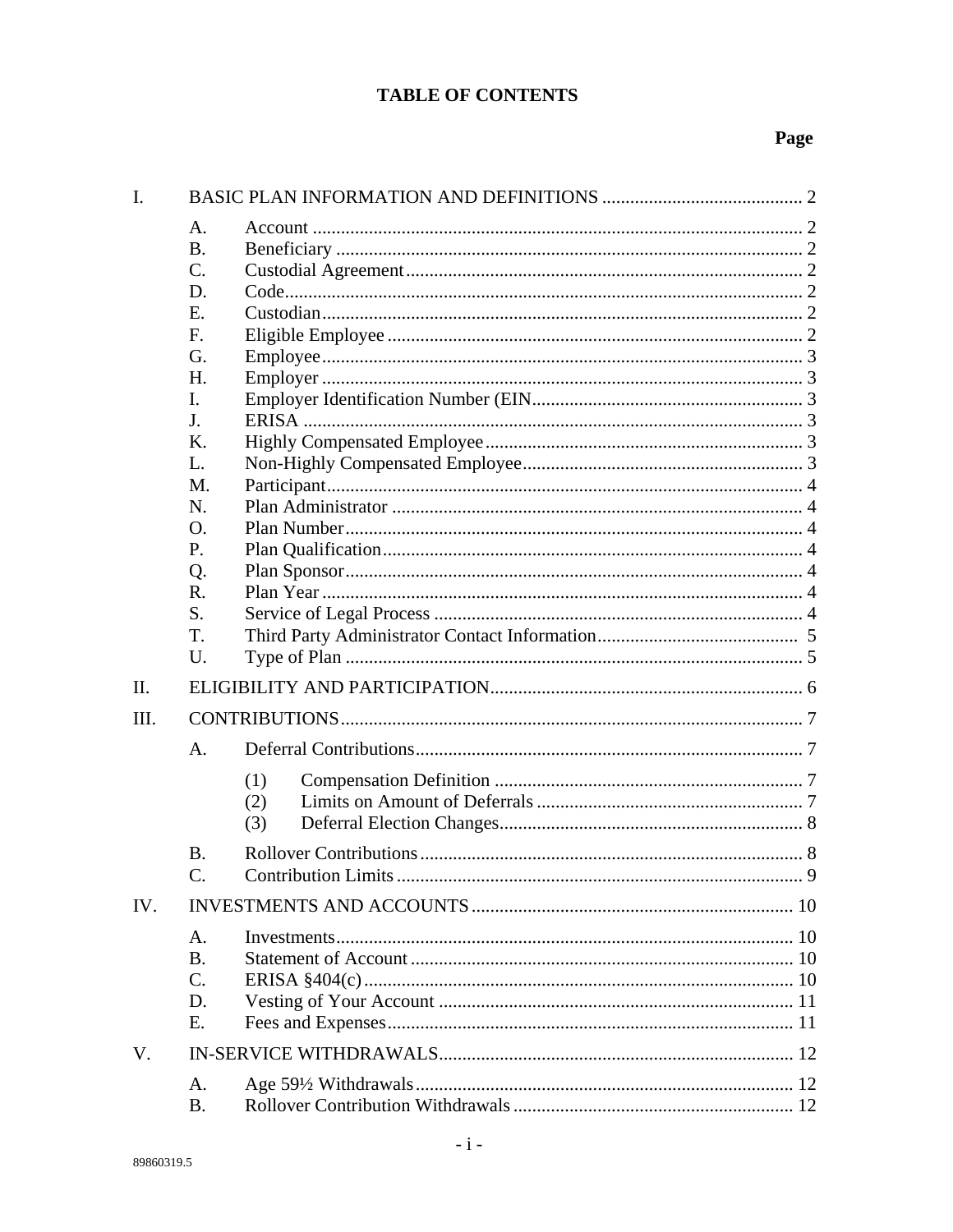# **TABLE OF CONTENTS**

# (continued)

# Page

|       | C.<br>D.<br>E.           |                                                                               |  |  |  |
|-------|--------------------------|-------------------------------------------------------------------------------|--|--|--|
|       |                          | (1)<br>(2)<br>(3)<br>(4)<br>(5)<br>(6)<br>(7)                                 |  |  |  |
| VI.   |                          |                                                                               |  |  |  |
|       | $A_{\cdot}$<br><b>B.</b> |                                                                               |  |  |  |
|       |                          | (1)<br>(2)<br>(3)<br>(4)                                                      |  |  |  |
|       | $\mathcal{C}$ .          |                                                                               |  |  |  |
|       |                          | (1)<br>(2)<br><b>Combination Cash Distribution and Direct Rollover</b><br>(3) |  |  |  |
|       |                          | (4)                                                                           |  |  |  |
| VII.  |                          |                                                                               |  |  |  |
|       | A.<br><b>B.</b>          |                                                                               |  |  |  |
|       | $C$ .                    |                                                                               |  |  |  |
|       | D.                       |                                                                               |  |  |  |
|       | Ε.<br>F.                 |                                                                               |  |  |  |
|       | G.                       |                                                                               |  |  |  |
| VIII. |                          |                                                                               |  |  |  |
|       | A.                       |                                                                               |  |  |  |
|       | <b>B.</b>                |                                                                               |  |  |  |
|       |                          | (1)<br>(2)                                                                    |  |  |  |
|       |                          | (3)                                                                           |  |  |  |
|       |                          | (4)                                                                           |  |  |  |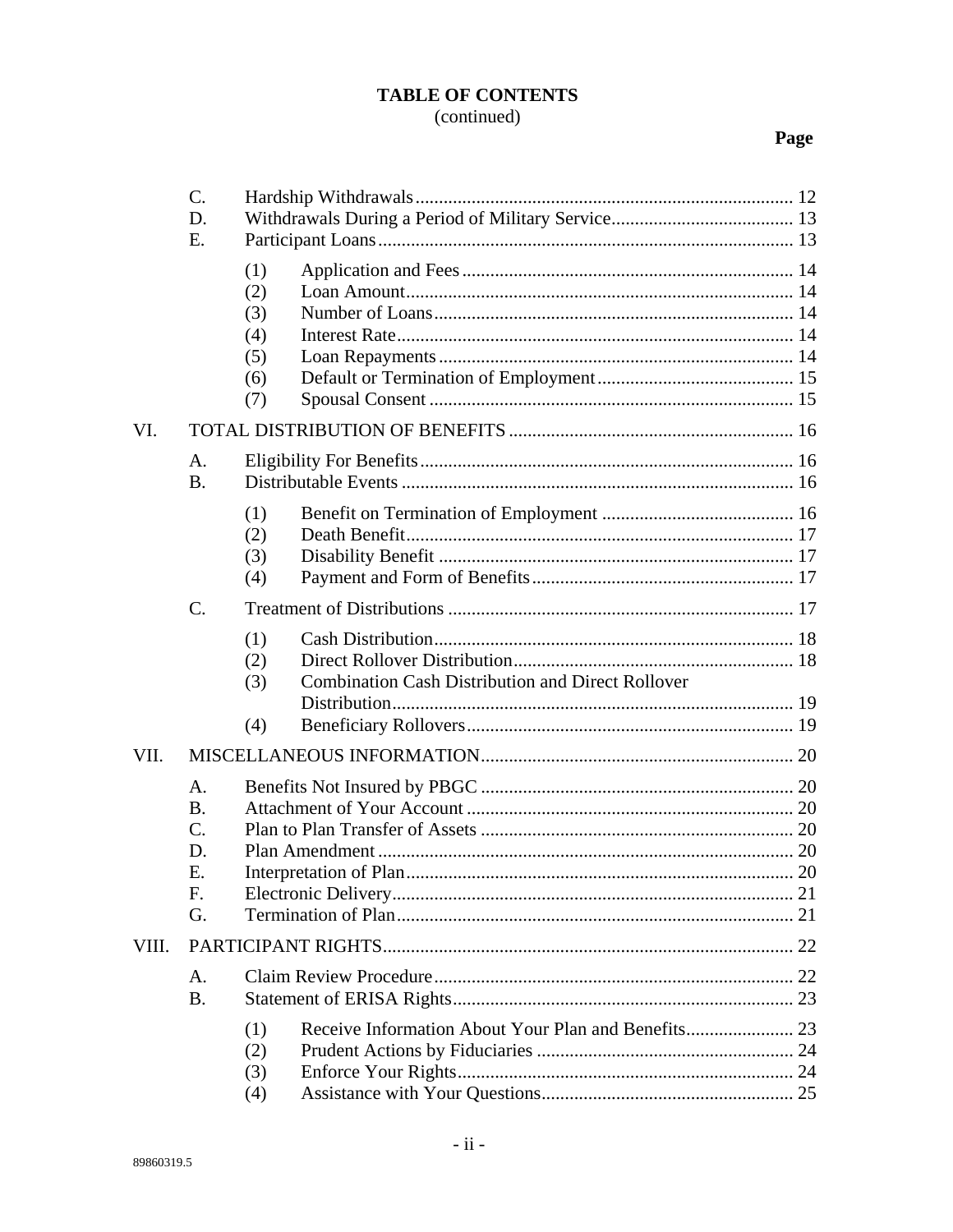#### **Association of Universities for Research in Astronomy, Inc. 403(b) Savings Plan**

#### **SUMMARY PLAN DESCRIPTION**

Association of Universities for Research in Astronomy, Inc. ("AURA" or the "Plan Sponsor") maintains the Association of Universities for Research in Astronomy, Inc. 403(b) Savings Plan (the "Plan") for the benefit of eligible employees and certain related employers. The Plan was originally adopted January 1, 1959 and has been subsequently amended and restated from time to time. The Plan was last amended and restated in its entirety effective as of August 1, 2017.

The Plan is intended to constitute a retirement plan under Section 403(b) of the Internal Revenue Code (the "Code"). The purpose of the Plan is to enable eligible employees to save for retirement. The Plan is maintained for the exclusive benefit of eligible employees and their beneficiaries.

This booklet is called a Summary Plan Description (the "SPD"), and it contains a summary of your rights and benefits under the Plan. If you have difficulty understanding any part of this SPD, you should contact the Custodian or the Plan Administrator identified in Section I during normal business hours for assistance.

This SPD is a brief description of the Plan. It is not meant to interpret, extend or change the Plan document in any way. A copy of the Plan document is on file with the Plan Administrator, and you may read it at any reasonable time. The Plan document will govern in the event of any discrepancy between this SPD and the actual provisions of the Plan.

Unless specifically mentioned otherwise, the information in this SPD does not apply to employees (and their beneficiaries) who terminated employment before August 2017. Any questions concerning your rights under the Plan must be resolved by reference to the Plan document in effect at the relevant time. In other words, even if you are a current employee, you may need to refer to a prior or future version of the Plan document or SPD to determine your rights or benefits under the Plan with respect to prior or future periods.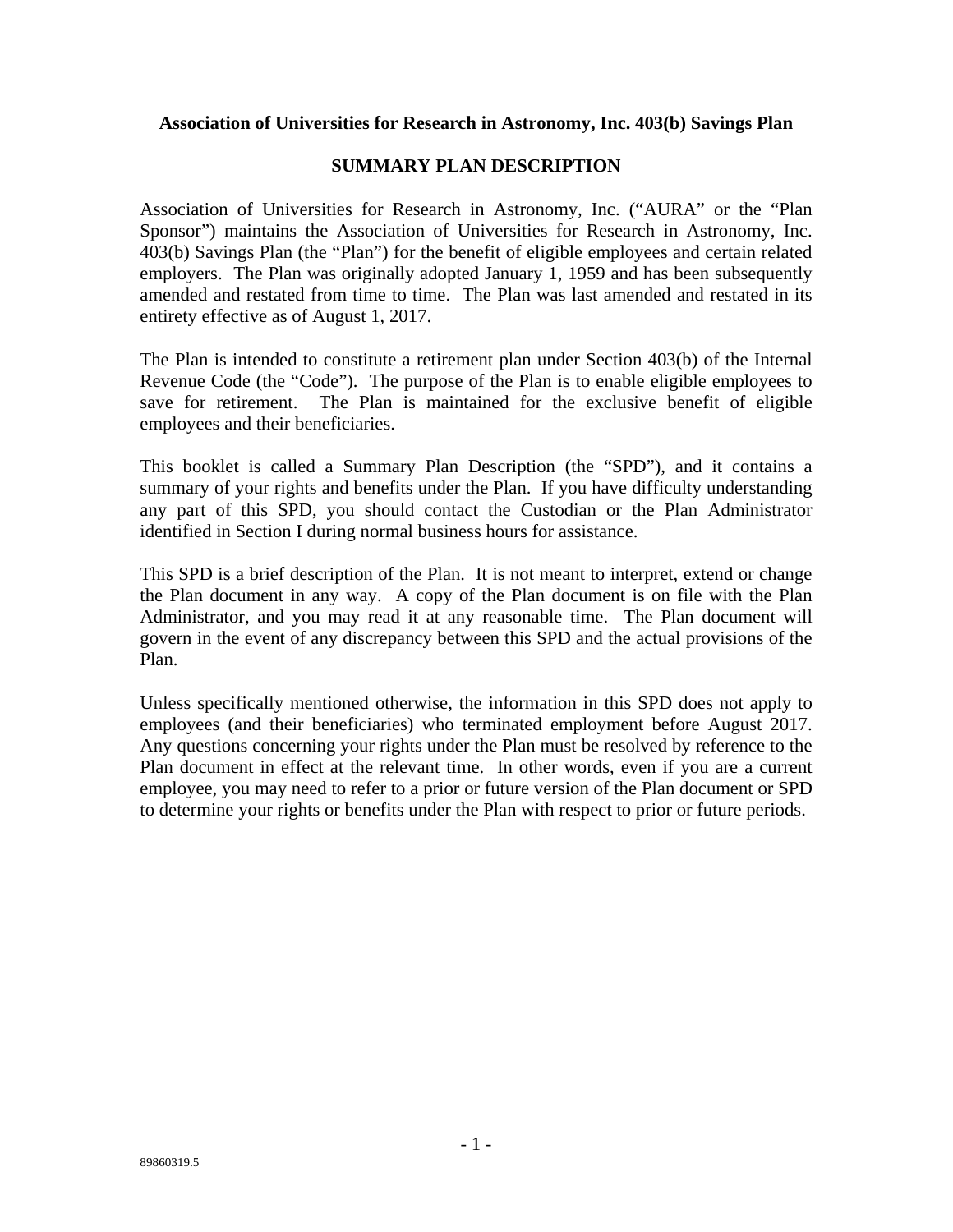# **I. BASIC PLAN INFORMATION AND DEFINITIONS**

#### **A. Account**

An Account is established by the Employer for the purpose of recording Elective Deferral Contributions, Roth Elective Deferral Contributions and Rollover Contributions made on your behalf and any income, expenses, gains or losses that are attributed to those contributions. It also may be referred to as "Account Balance."

# **B. Beneficiary**

A Beneficiary is the person (or persons) that you designate, or is identified by the Plan document if you fail to designate or improperly designate, who will receive your Plan benefits in the event of your death. You may designate more than one Beneficiary. More information about designating a Beneficiary can be found at Section VI.B.

## **C. Custodial Agreement**

The Custodial Agreement(s) is/are the agreements under which the Plan is administered. The provisions of the Custodial Agreement shall be considered an integral part of the Plan to the extent that they are consistent with the Plan.

#### **D. Code**

Code means the Internal Revenue Code of 1986, as amended.

#### **E. Custodian**

Fidelity Management Trust Company and TIAA are the Custodians of the Plan. Their contact information is as follows:

Fidelity Management Trust Company 245 Summer Street Boston, MA 02210

TIAA 211 North Broadway, Suite 1000 St Louis, MO 63102-2733

# **F. Eligible Employee**

An Eligible Employee is an Employee whose Compensation is paid by an Employer. The following individuals are not considered Eligible Employees under the Plan: (1) Employees who are eligible to contribute under another Code Section 403(b) plan or under a Code Section 401(k) plan sponsored by an Employer; and (2) Employees who work fewer than 20 hours per week.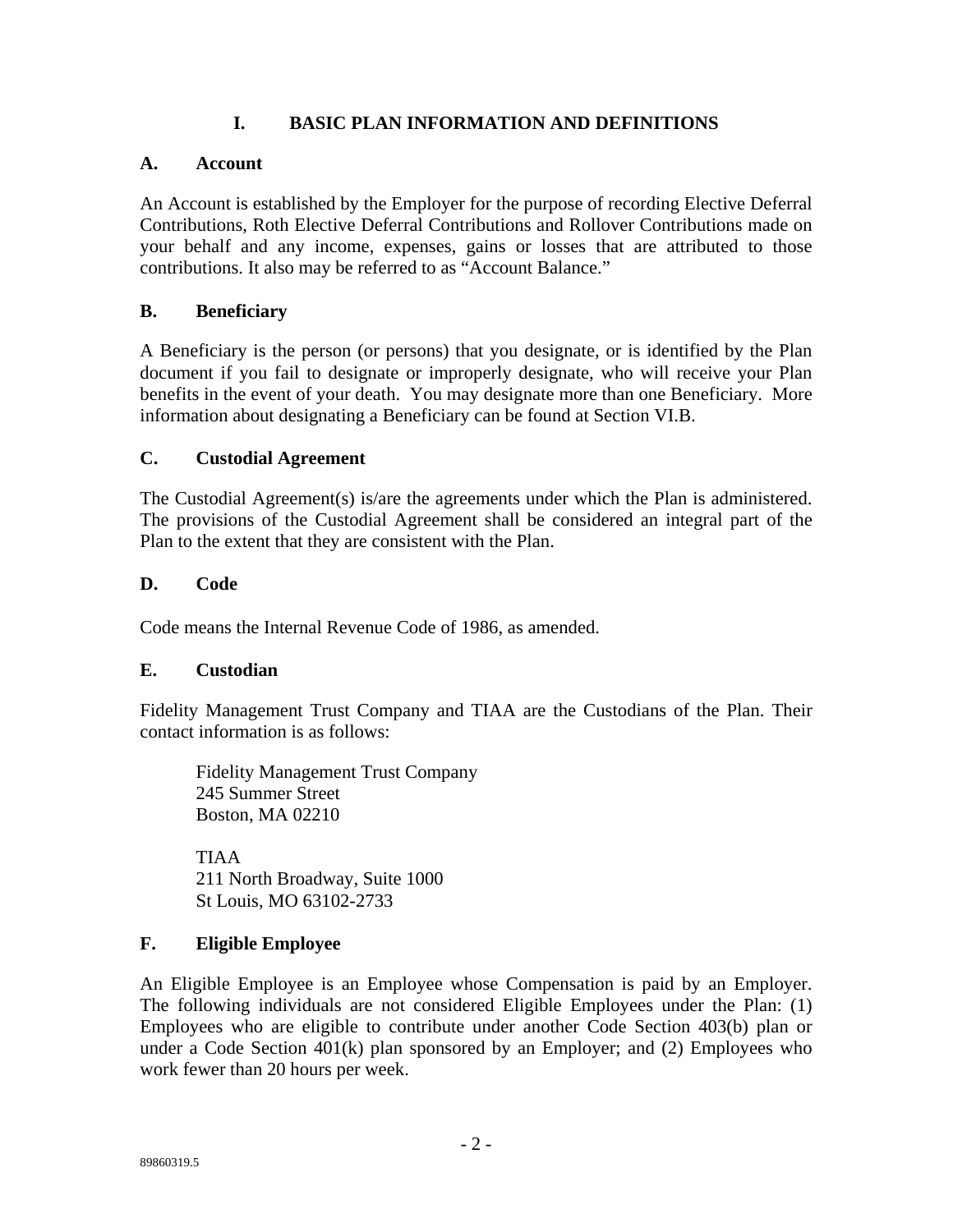However, if a person who normally works fewer than 20 hours per week earns 1,000 Hours of Service between the date of the first Hour of Service and the anniversary thereof, that person will become a Participant in the Plan immediately upon satisfaction of the 1,000 Hours of Service. If an Employee fails to complete 1,000 Hours of Service between the first Hour of Service and the anniversary of that date, the Employee moves to a new testing period which begins on the first day of the Plan Year that includes the anniversary date and concludes at the end of the Plan Year. All subsequent testing periods for the Employee will be based on service during the Plan Year. An "Hour of Service" is generally each hour for which you are paid or entitled to payment by the Employer.

# **G. Employee**

An Employee is an individual who is a common law employee of an Employer. The following individuals are not considered Employees under the Plan: (1) independent contractors; (2) an individual who is locally hired in Chile and who does not receive any earned income from the Company constituting U.S. source income; and (3) nonresident aliens with no U.S. source income.

# **H. Employer**

The Employer is Association of Universities for Research in Astronomy, Inc. (or "AURA") and any related employer that adopts the Plan.

# **I. Employer Identification Number (EIN)**

The Plan's EIN is 86-0138043.

# **J. ERISA**

ERISA is the Employee Retirement Income Security Act of 1974, as amended from time to time, which identifies the rights of Participants and Beneficiaries covered by a retirement plan.

# **K. Highly Compensated Employee**

A Highly Compensated Employee is an Employee who (i) owns, or is considered to own, at least five percent of the Employer, at any time during the current or prior year, or (ii) received Compensation from the Employer during the prior year in excess of the Internal Revenue Service (the "IRS") limit in effect for that year (\$120,000 for 2018).

# **L. Non-Highly Compensated Employee**

A Non-Highly Compensated Employee is an individual who is not a Highly Compensated Employee.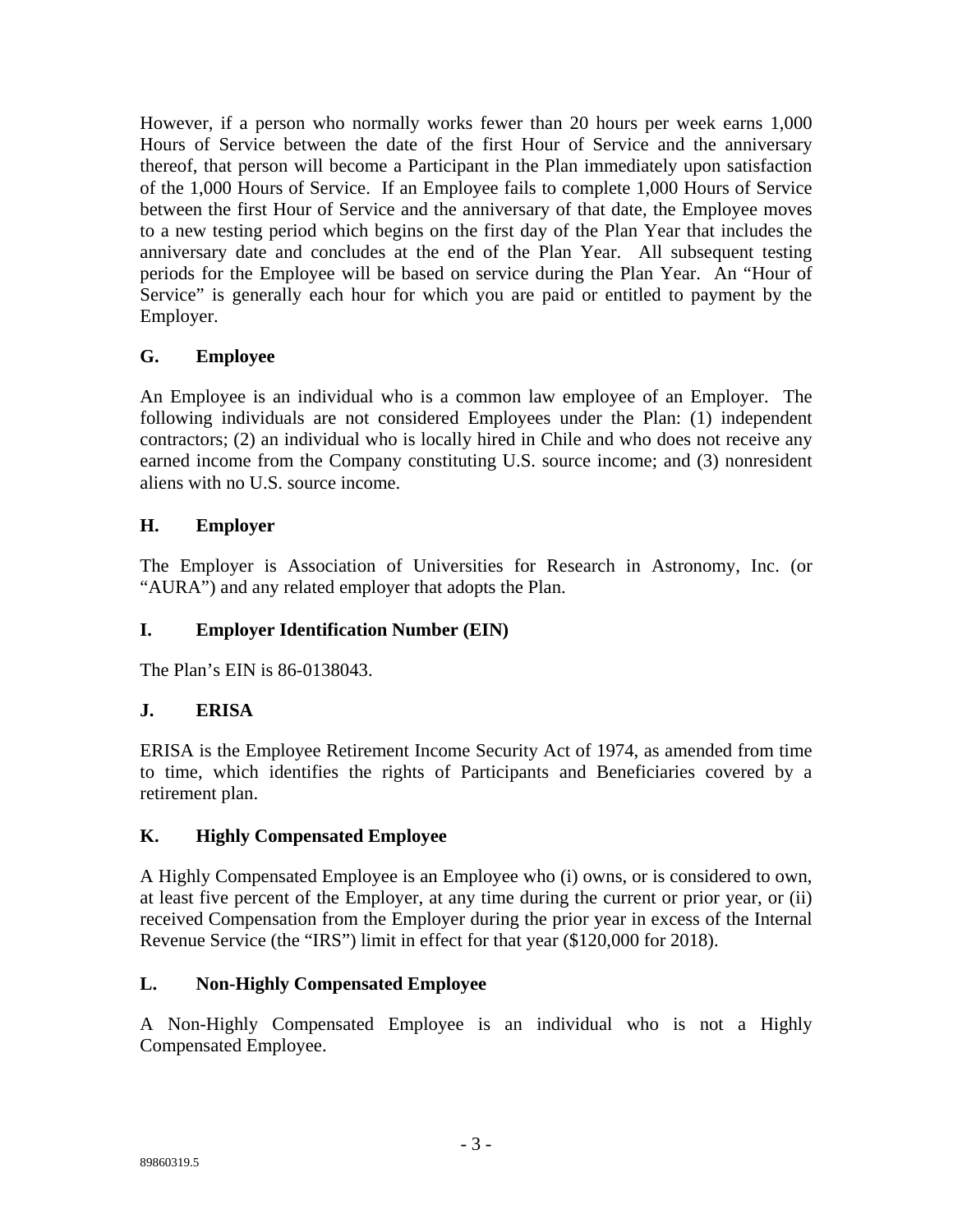# **M. Participant**

A Participant is an eligible Employee who has satisfied the eligibility and entry date requirements and is eligible to participate in the Plan.

#### **N. Plan Administrator**

The Plan Administrator is responsible for the administration of the Plan. The Plan Administrator's duties are specifically identified in the Plan document. The name, address, and business telephone number of the Plan Administrator are as follows:

Elvira Urquidez Association of Universities for Research in Astronomy, Inc. 1331 Pennsylvania Ave NW, Suite 1475 Washington, DC 20004 (520) 318-8241

## **O. Plan Number**

The Plan Number is 006.

## **P. Plan Qualification**

The Employer intends that this Plan comply with the requirements of Code Section 403(b) and the related Treasury Regulations.

#### **Q. Plan Sponsor**

The Plan Sponsor is Association of Universities for Research in Astronomy, Inc.

Association of Universities for Research in Astronomy, Inc. 1331 Pennsylvania Ave NW, Suite 1475 Washington, DC 20004 (520) 318-8241

#### **R. Plan Year**

The Plan Year is the twelve-month period ending on the last day of December.

#### **S. Service of Legal Process**

The agent for service of legal process is the Plan Administrator.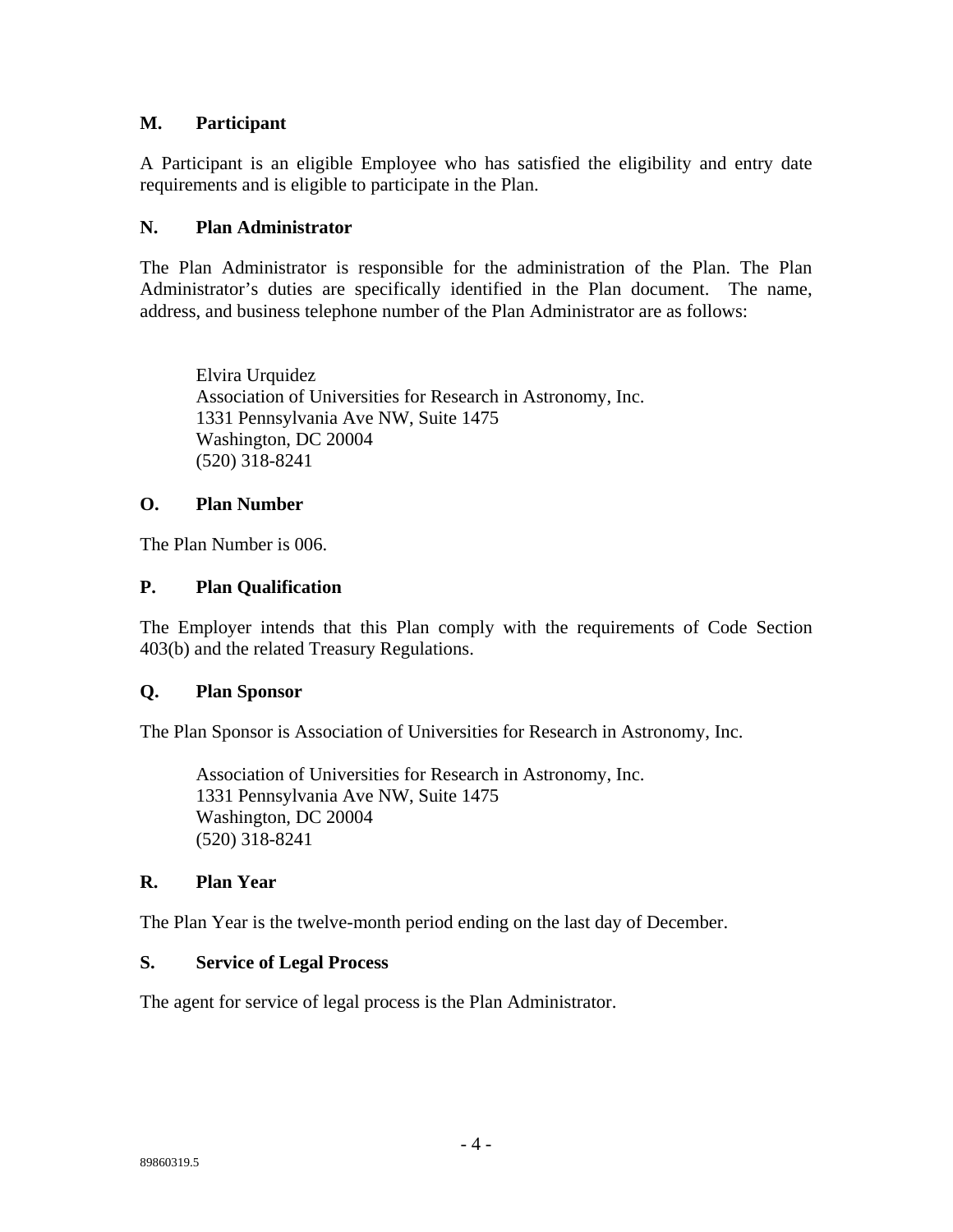# **T. Third Party Administrator Contact Information**

Fidelity Investments and TIAA are the recordkeepers of your Plan.

To view your Account, make changes to investments, or perform transactions, please use the contact information below:

Fidelity Investments Phone number: 1-800-835-5097 Website: www.401k.com

TIAA Phone number: 1-800-842-2776 Website: www.tiaa.org

## **U. Type of Plan**

The Plan is a defined contribution plan under Code Section 403(b).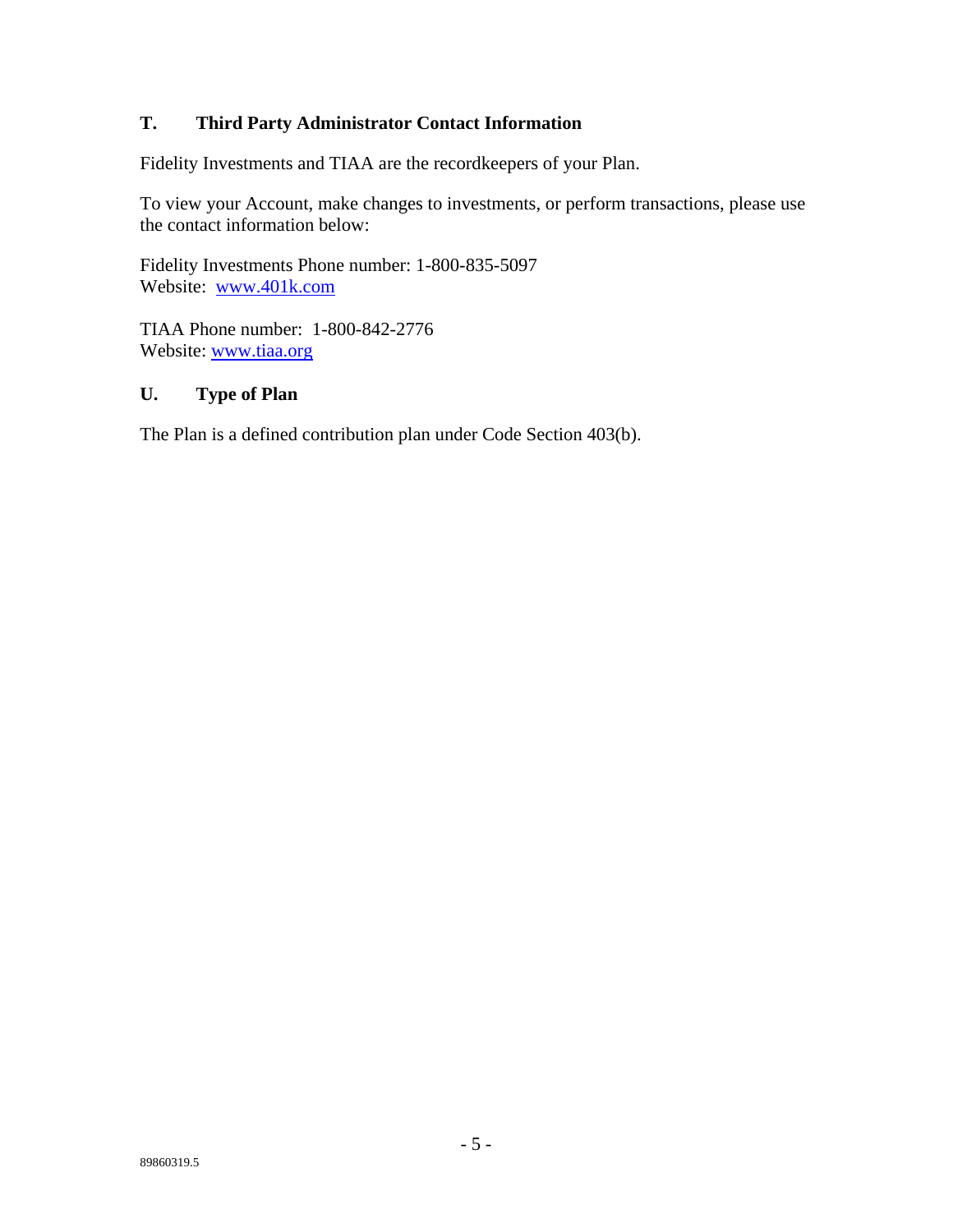# **II. ELIGIBILITY & PARTICIPATION**

You are eligible to participate in the Plan if you are an Eligible Employee of an Employer. You may begin contributing to the Plan on the first day of the payroll period following the day that you become an eligible Employee, or as soon as administratively feasible thereafter.

To enroll in the Plan, you must contact the Plan Administrator or Third Party Administrator and follow the applicable procedures.

If you terminate employment and are subsequently rehired by the Employer, you will be immediately eligible to participate in the Plan on the first day of the payroll period following your reemployment as an Eligible Employee (or as soon as administratively feasible thereafter).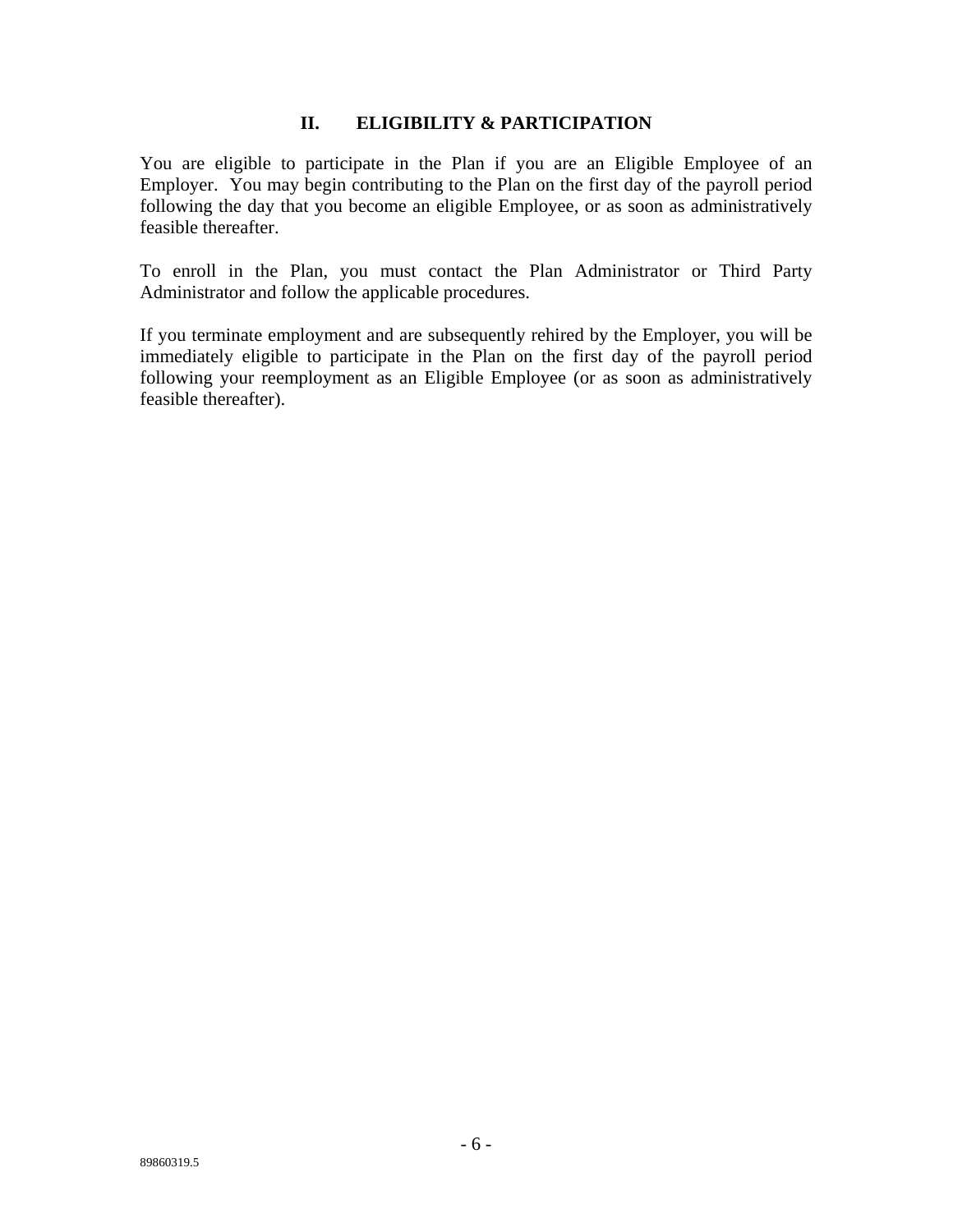#### **III. CONTRIBUTIONS**

#### **A. Deferral Contributions**

You may elect to contribute a percentage of your eligible Compensation into the Plan after you satisfy the Plan's eligibility requirements. You may choose to defer Compensation on a pre-tax basis as "Elective Deferral Contributions," which are deducted from your pay before withholding taxes are deducted. You may also choose to defer Compensation on an after-tax basis in the form of "Roth Elective Deferral Contributions," which are deducted from your pay after all applicable withholding taxes are deducted.

#### **(1) Compensation Definition**

For purposes of computing your Elective Deferral Contributions and Roth Elective Deferral Contributions under the Plan, your Employer must first define "Compensation." Your eligible Compensation generally means the taxable Compensation for a Plan Year (including salary, wages, commission and overtime pay) reportable by your Employer on your IRS Form W-2 for a Plan Year. Your Compensation also will include any Elective Deferral Contributions or Roth Elective Deferral Contributions that you made under the Plan and any salary reductions that you made under your Employer's cafeteria plan, transportation benefit plan or other similar plan, if any.

Compensation includes severance payments and cash equivalents of vacation benefits paid to you following termination provided they are paid to you within 2  $\frac{1}{2}$  months after the termination of employment.

Compensation does not include bonuses or cost-of-living allowances. Unless a form of compensation is specifically included in the Plan Document, it shall be deemed excluded.

Tax laws limit the amount of Compensation that may be taken into account each Plan Year. For example, the maximum amount that may be considered for the 2018 Plan Year is \$275,000 (which may be further adjusted by the IRS on an annual basis).

#### **(2) Limits on Amount of Deferrals**

The amount of your Compensation that you elect to defer will be withheld from each payroll and contributed to the Plan on your behalf. The calendar year legal limit that you may defer in 2018 is \$18,500 (adjusted each year by the Secretary of Treasury) and applies to this Plan and any other defined contribution retirement plan (i.e., 401(k) or 403(b) plan) that you may have contributed to during the calendar year. In addition, if you have attained age 50 or are projected to attain age 50 before the close of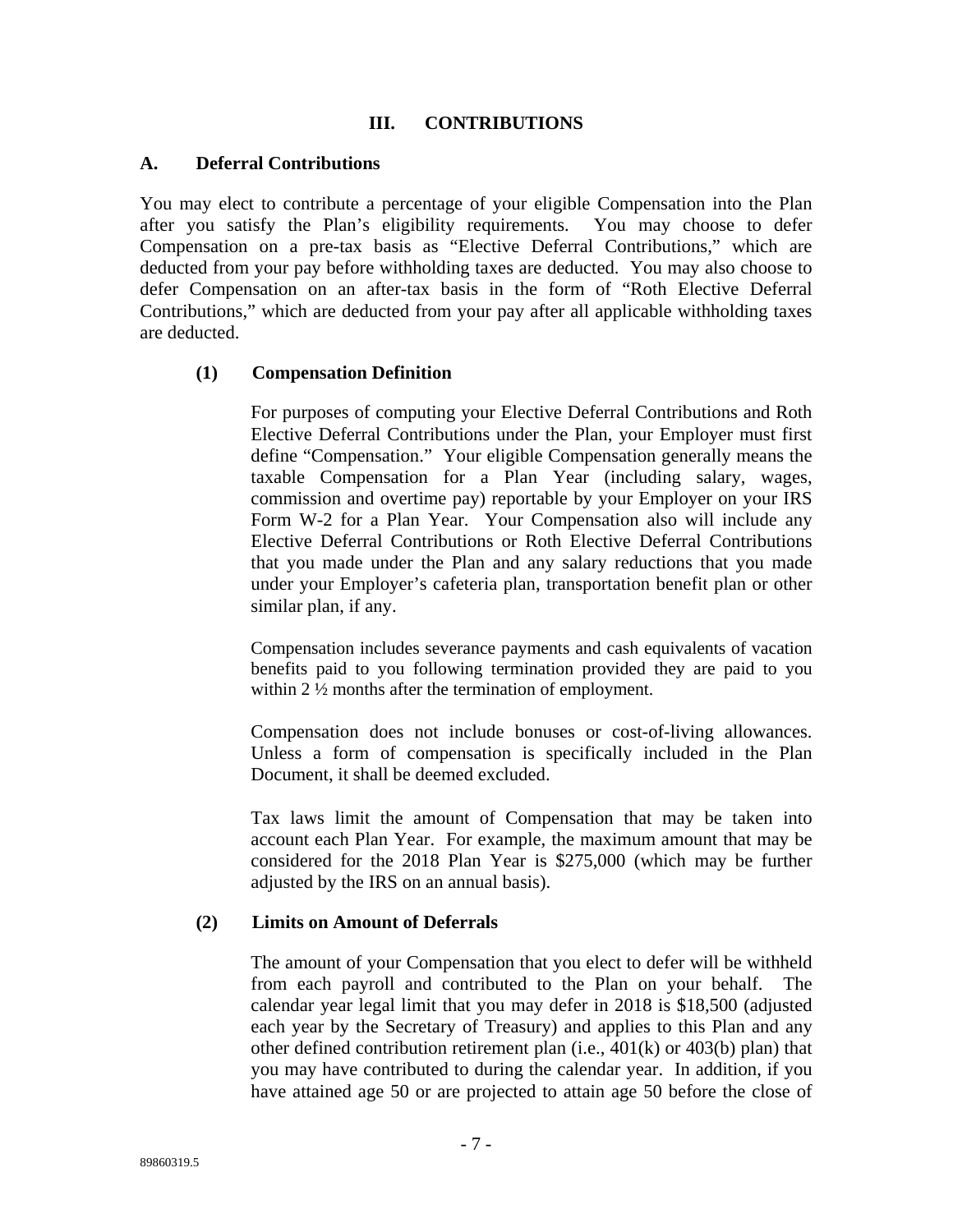the calendar year, you may make catch-up Deferral Contributions, up to an additional limit of \$6,000 for calendar year 2018 (which may thereafter be adjusted by the Secretary of the Treasury).

Your Elective Deferral Contributions and Roth Elective Deferral Contributions belong to you and cannot be forfeited for any reason. However, special IRS nondiscrimination rules must be satisfied and may require that the amount of your contributions be reduced. If a reduction in your Elective Deferral Contributions and Roth Elective Deferral Contributions is necessary, you will be notified by the Plan Administrator.

## **(3) Deferral Election Changes**

You may prospectively increase or decrease the amount that you contribute, as of the beginning of the next payroll period or as soon as administratively feasible thereafter.

You may completely suspend your contributions by contacting the Third Party Administrator or the Plan Administrator, which also will be effective as of the next payroll period, or as soon as administratively feasible thereafter, following the contribution election termination. Thereafter, if you want to resume your Elective Deferral Contributions or Roth Elective Deferral Contributions, you must complete a new election form.

You are permitted to make Elective Deferral Contributions or Roth Elective Deferral Contributions during a paid leave of absence. A leave of absence shall include sabbatical leave as set forth in AURA Policy.

#### **B. Rollover Contributions**

Eligible Employees may roll over certain eligible rollover contributions from another eligible retirement plan to the Plan, provided that the rollover occurs on or before the  $60<sup>th</sup>$ day following the receipt of the distribution from the other plan. An "eligible retirement plan" includes a qualified retirement plan or annuity, a Code Section 403(b) annuity contract, an individual retirement account or annuity ("IRA") or an eligible governmental 457(b) plan. Eligible rollover contributions do not include any installment payments payable over a period of ten (10) years or more, any distribution due to an unforeseeable emergency or hardship, and any required minimum distribution under Code Section 401(a)(9).

These "Rollover Contributions" will be held in a separate Rollover Account. If you have questions about Rollover Contributions, please contact the Plan Administrator.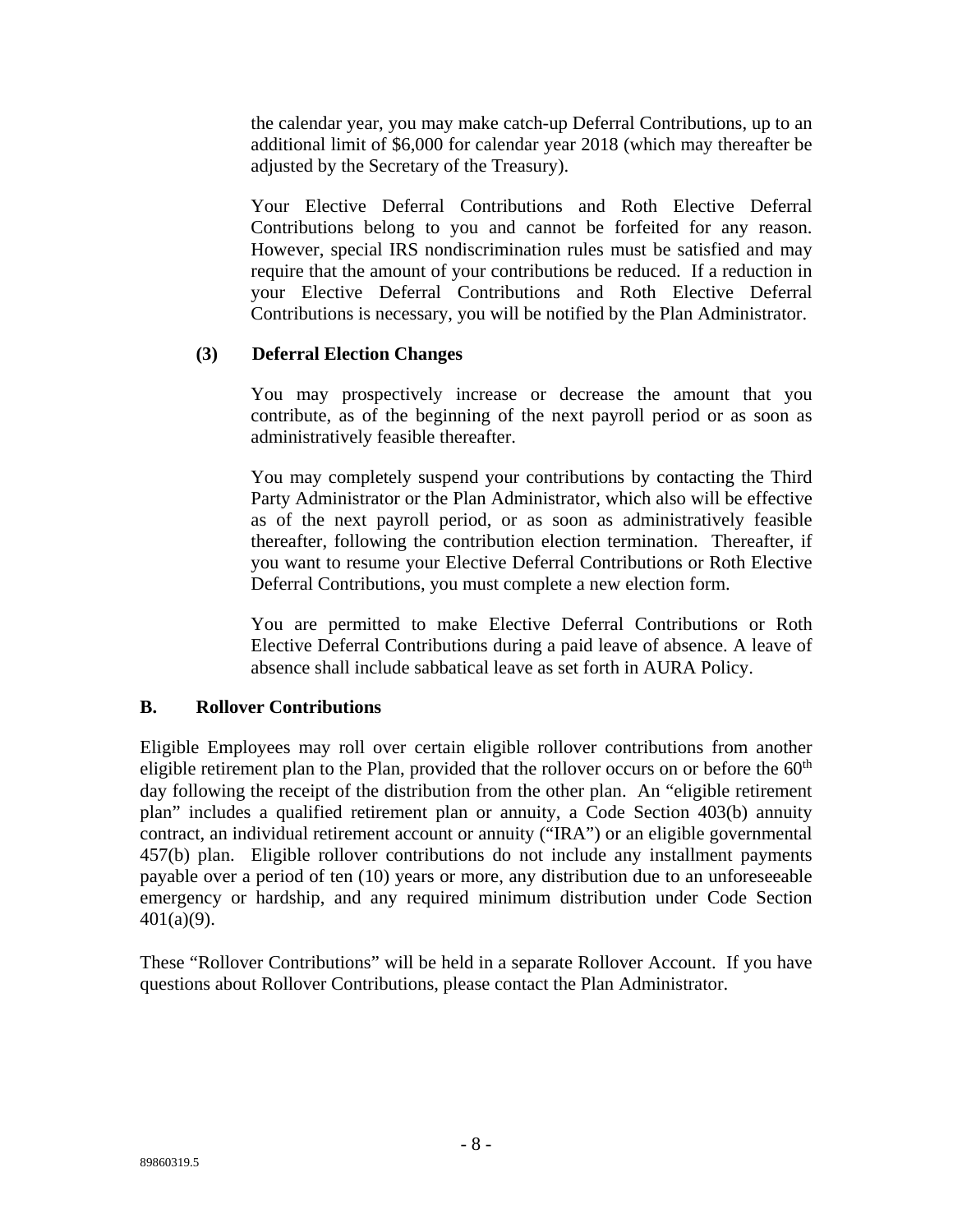# **C. Contribution Limits**

Beyond the limit on deferrals limit referenced above, federal law requires that amounts contributed by you and on your behalf by your Employer for a given limitation year (i.e., the calendar year) generally may not exceed the lesser of \$54,000 (or such amount as may be prescribed by the Secretary of the Treasury), or 100% of your annual Compensation, including any salary reductions to an employer sponsored cafeteria plan, a 401(k) plan, a Code Section 457 plan, a qualified transportation program or any other similar plan permitted by law.

Contributions under this Plan, along with any Employer contribution under any other Employer-sponsored defined contribution plan, may not exceed the above limits. If this does occur, then excess contributions in your Account may be forfeited or refunded to you. Income tax consequences may apply to you on any refund. You will be notified by the Plan Administrator if you will be subject to reduced contributions.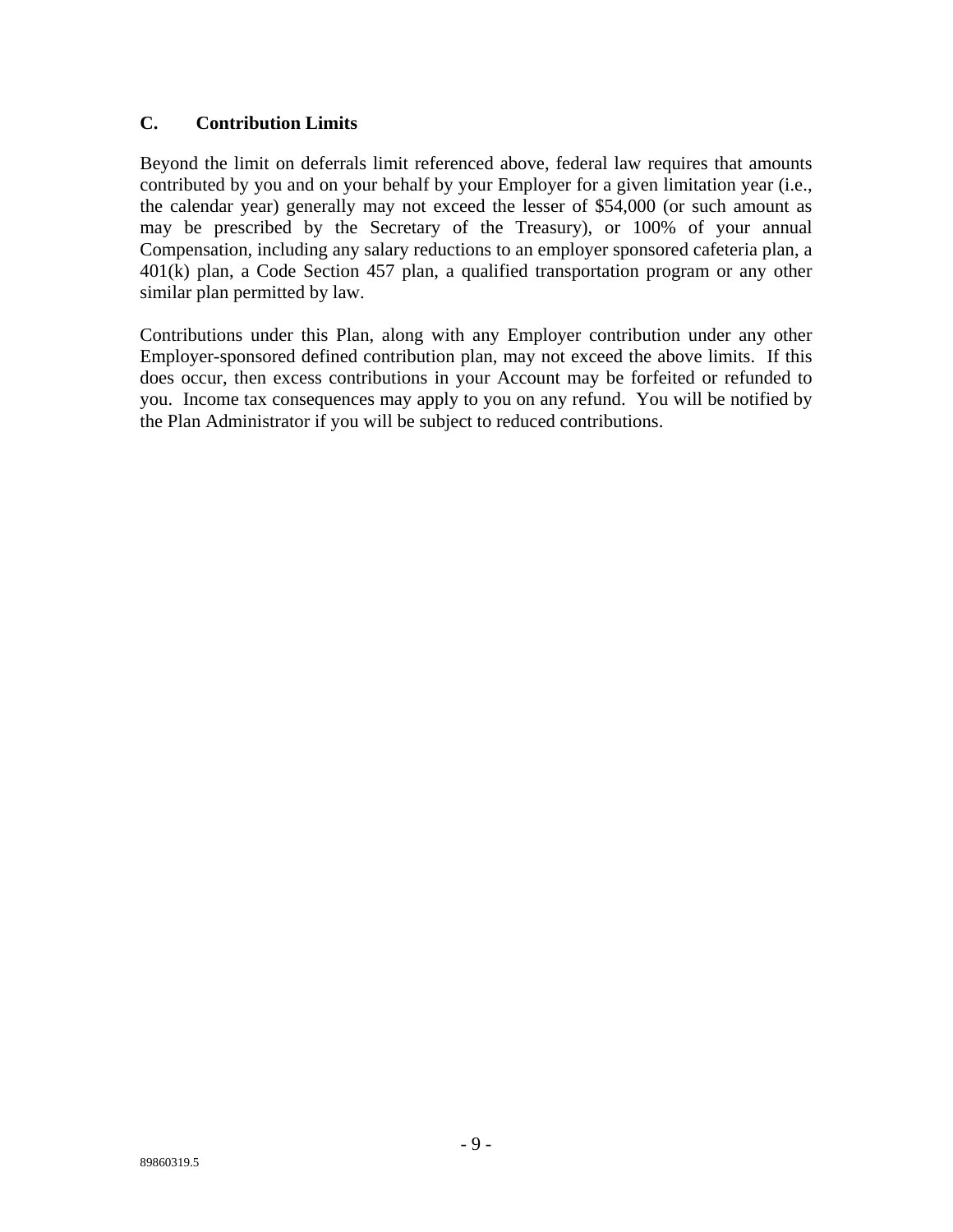# **IV. INVESTMENTS AND ACCOUNTS**

## **A. Investments**

Your Account may be invested in an annuity contract or one or more of the investment funds offered under the custodial account in accordance with the terms of the individual agreements under the Plan. These investment options have been selected by the Employer, Plan Administrator or other named fiduciary of the Plan. You may direct the investments in your Account among the available investment options. If you do not make an investment election for your Account, your Account will be invested in a default investment vehicle that is an age appropriate life cycle fund until you change the investment direction by completing an election change as described below.

You may transfer funds already in your Account to other available investment options at any time by contacting the Third Party Administrators.

To receive information concerning the value of shares or units in each investment option, you may call the Third Party Administrator or access your Account online. To receive information concerning the value of shares or units of investments in your brokerage account, consult the financial pages of any major newspaper.

The prospectus of each mutual fund available under the Plan from time to time can be received by calling the Third Party Administrator. Please read each prospectus carefully. In particular, you should read the investment objectives, risks, and return characteristics and special investment restrictions of each mutual fund, and the description of any transaction fees and expenses that may affect your investment returns (for example, commissions, sales load, deferred sales charge, redemption or exchange fees). The investment objectives, procedures, and restrictions that are set forth in the applicable mutual fund prospectuses are subject to change at any time. Participants with balances in such mutual funds will be notified of any material changes.

# **B. Statement of Account**

Your Account will be updated each business day to reflect any investment earnings or losses on each investment fund in which you are invested. A quarterly statement disclosing the value of your Account will be mailed to you generally within 20 days after the end of each calendar quarter (March 31, June 30, September 30, and December 31). You may elect to receive an electronic copy of your statement by contacting your Third Party Administrator or by accessing your account online at www.401(k).com and www.tiaa.org.

# **C. ERISA §404(c)**

The Plan is intended to qualify as a participant-directed plan under Section 404(c) of ERISA. This means that you are responsible for your investment decisions under the Plan. The Plan fiduciaries are not responsible for any losses incurred as a result of your investment decisions.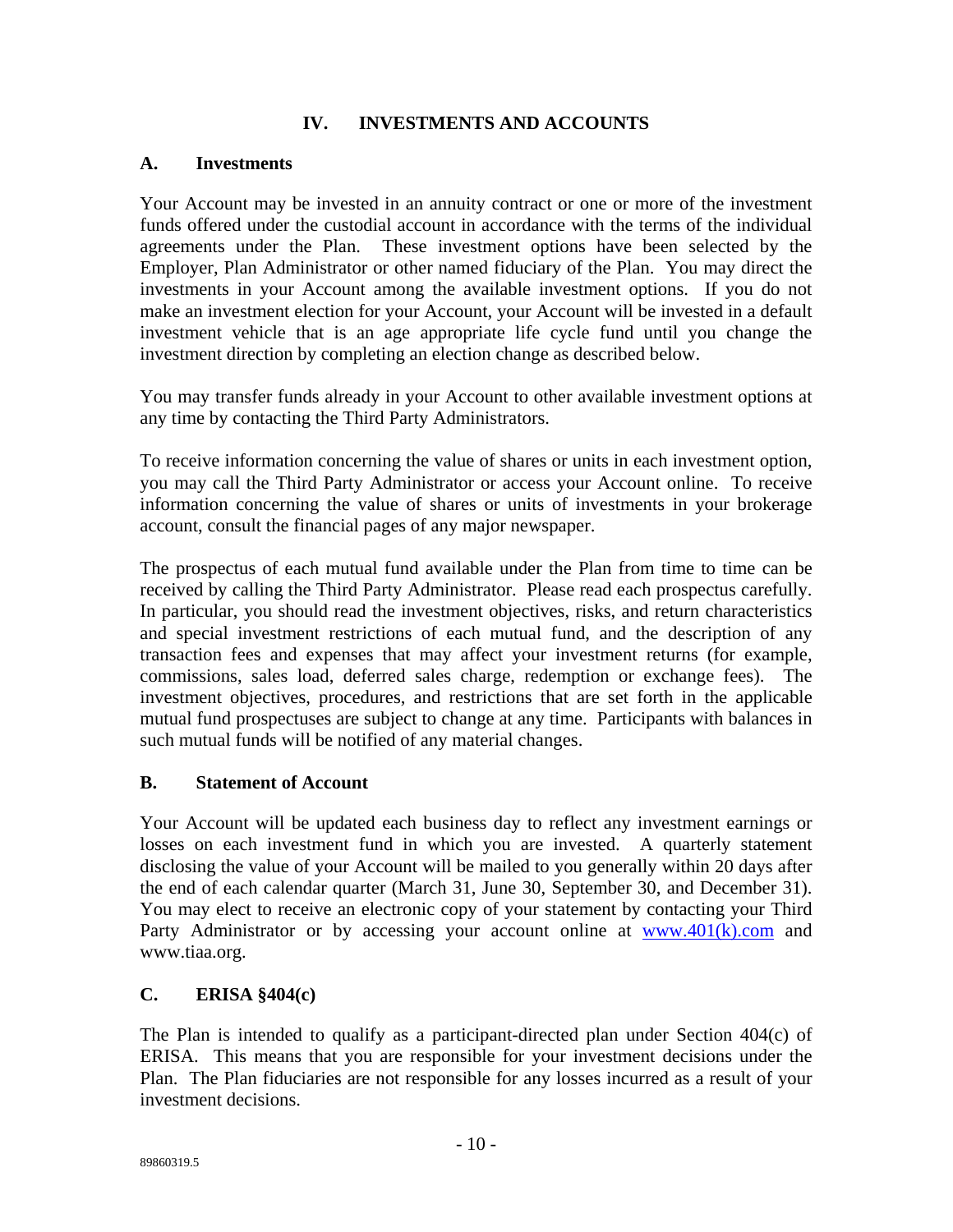# **D. Vesting of Your Account**

Vesting refers to your nonforfeitable right to the money in your Account. You are always 100% vested in your Account Balance under the Plan.

## **E. Fees and Expenses**

Fees and expenses charged under your Account will impact your retirement savings and fall into three basic categories.

- (1) Investment fees are generally assessed as a percentage of assets invested and are deducted directly from your investment returns. Investment fees can be in the form of sales charges, loads, commissions or management fees. You can obtain more information about such fees from the documents (e.g., a prospectus) that describe the investments available under your Plan.
- (2) Plan administration fees cover the day-to-day expenses of your Plan for recordkeeping, accounting, legal, and trustee services, as well as additional services that may be available under your Plan, such as daily valuation, telephone response systems, internet access to Plan information, retirement planning tools, and educational materials. In some cases, these costs are covered by investment fees that are deducted directly from investment returns. In other cases, these administrative fees are paid directly by your Employer or are passed through to the Participants in the Plan, in which case a recordkeeping fee will be deducted from your Account.
- (3) Transaction-based fees are associated with optional services offered under your Plan and are charged directly to your Account if you take advantage of a particular Plan feature that may be available. For more information on fees associated with your Account, refer to your quarterly Account statement or speak with your Plan Administrator or Third Party Administrator.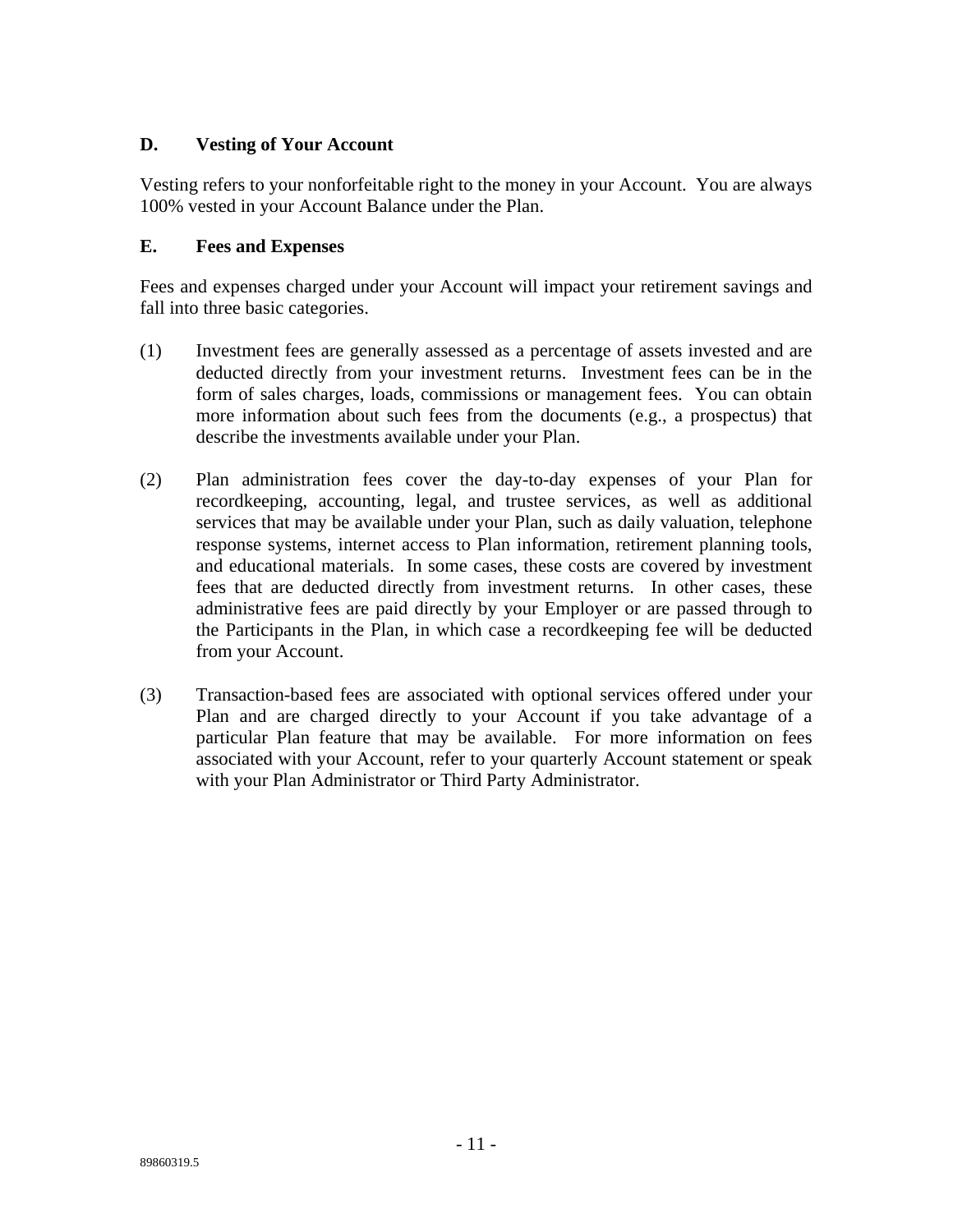# **V. IN-SERVICE WITHDRAWALS**

This Section describes the withdrawals that may be made from the Plan while you are still employed by your Employer. The amount of any taxable withdrawal that is not rolled over into an IRA or other eligible retirement plan will be subject to federal and (if applicable) state income taxes. In general, the amount of any taxable withdrawal that is not rolled over into an IRA or another eligible retirement plan will be subject to a 20% federal income tax and any applicable state income tax. A 10% early withdrawal penalty tax may apply to the amount of your withdrawal if you are under the age of 59½ and do not meet one of the IRS exceptions for early withdrawal.

To request a withdrawal from the Plan you may contact your Third Party Administrator. The amount of any withdrawal will be withdrawn from available investment options in the order established by the Employer. Please consult the Plan Administrator for more information. You may apply for a distribution by calling the Fidelity Retirement Benefits Line at 1-800-835-5097 or TIAA at 1-800-842-2776. All telephone calls will be recorded.

## **A. Age 59½ Withdrawals**

If you attain age 59½, you may elect to receive a distribution of your entire Account Balance regardless of whether you have terminated from employment with the Employer (subject to any restrictions of the investment funds in which your Account is invested).

The Plan Administrator will provide you with the appropriate form upon request. You may apply for a distribution by calling the Fidelity Retirement Benefits Line at 1-800- 835-5097 or TIAA at 1-800-842-2776. All telephone calls will be recorded.

#### **B. Rollover Contribution Withdrawals**

You may withdraw your Rollover Contributions at any time in the form of a lump sum, subject to any restrictions set forth in the investment funds in which such amounts are invested. You may apply for a distribution by calling the Fidelity Retirement Benefits Line at 1-800-835-5097 or TIAA at 1-800-842-2776. All telephone calls will be recorded.

#### **C. Hardship Withdrawals**

If approved by the Plan Administrator, you may withdraw your Elective Deferral Contributions (including any catch-up contributions, but excluding any earnings attributable to Elective Deferral Contributions credited after December 31, 1988) and your Roth Elective Deferral Contributions to satisfy any of the following immediate and heavy financial needs: (1) to pay certain unreimbursed medical expenses for you, your spouse or dependents that would qualify as a deduction under Code Section 213(d) (determined without regard to whether the expense would exceed 7.5% of adjusted gross income); (2) to purchase your principal residence; (3) to prevent eviction from or foreclosure on your principal residence; (4) to pay for post-secondary educational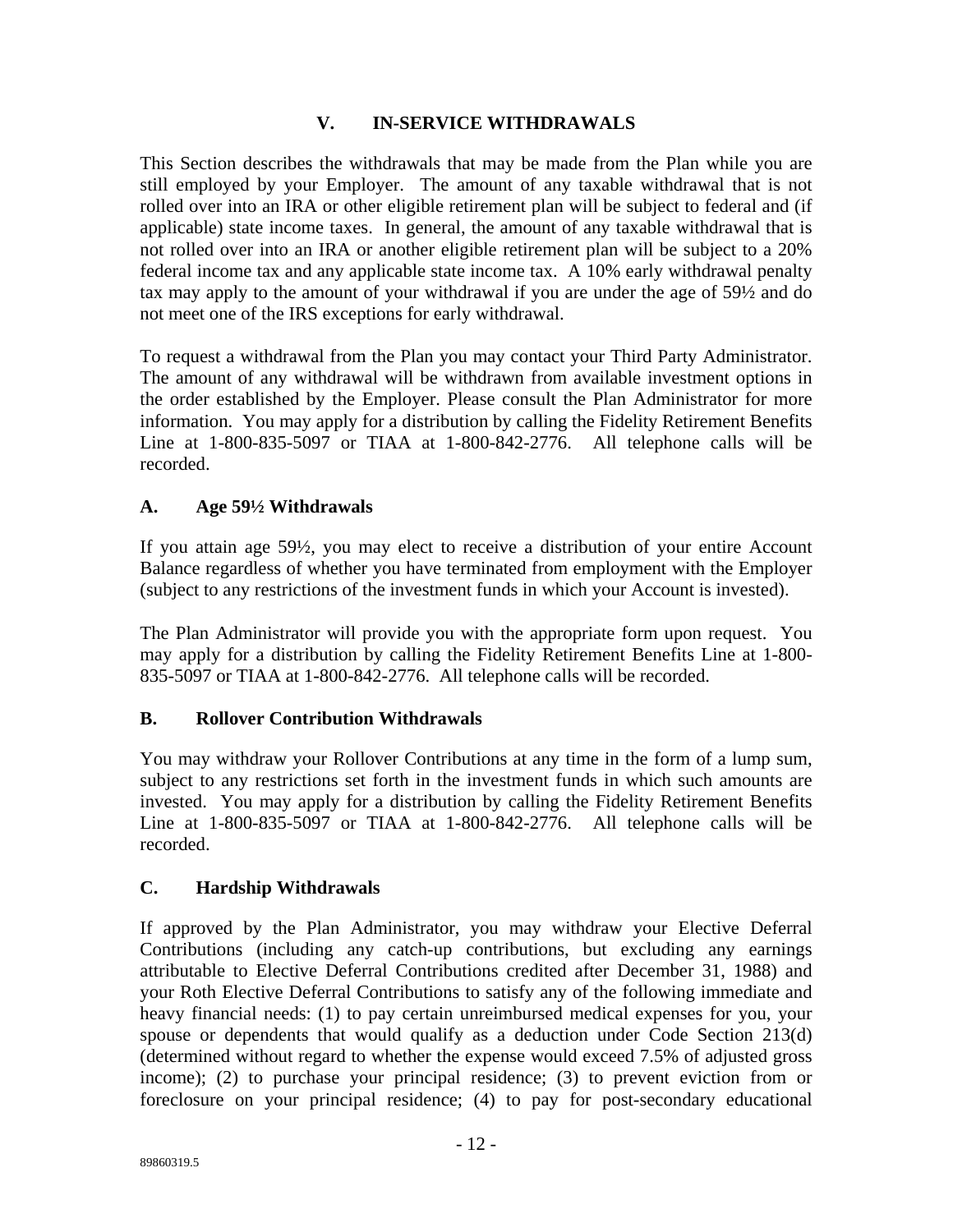expenses for you, your spouse or dependents for the next twelve months; (5) to pay for expenses to repair damage to your principal residence that would qualify for the casualty deduction under Code Section 165 (determined without regard to whether the loss exceeds ten percent (10%) of your adjusted gross income); (6) the payment of burial or funeral expenses for your deceased parent, spouse, child or dependent; or (7) any other immediate and heavy financial need as determined based on Treasury Regulations.

In accordance with Treasury Regulations, you must first obtain all other non-hardship distributions and all nontaxable loans under all plans maintained by the Employer prior to obtaining a hardship withdrawal. This includes obtaining a loan from any other plan maintained by your Employer. In addition, the amount of the hardship distribution must not be in excess of the amount of the immediate and significant financial need (including amounts necessary to pay taxes that result from the distribution).

If a hardship distribution is made, your Elective Deferral Contributions and Roth Elective Deferral Contributions to this Plan and certain other plans sponsored by the Employers (including catch-up deferrals, if applicable) will be suspended for six months after your receipt of the hardship withdrawal. Your hardship withdrawal will be subject to a 10% premature distribution penalty if you are under age 59½.

Hardship withdrawals will be withdrawn from available investment options in the order established by the Employer. Please consult the Plan Administrator for more information. You may also call the Fidelity Retirement Benefits Line at 1-800-835-5097 or TIAA at 1-800-842-2776. All telephone calls will be recorded.

# **D. Withdrawals During a Period of Military Service**

If you are a reserve member of the U.S. Armed Forces and you are called to active military duty for a period of more than 179 days (or indefinitely), you may be entitled to receive a "Qualified Reservist Distribution" of all or a portion of the balance in your Elective Deferral Contribution Account and Roth Elective Deferral Contribution Account during your active duty period. A Qualified Reservist Distribution will not be subject to the 10% federal early withdrawal penalty tax that normally applies to Plan distributions taken prior to age 59½.

If you believe this situation applies to you, please contact the Plan Administrator for more information.

# **E. Participant Loans**

You may take a loan from your Account under the Plan. Plan loans shall be made available to all qualifying Participants who are current Employees on a reasonably equivalent basis. Loans are not considered distributions and are not subject to federal or state income taxes, as long as they are repaid as required. While you are required to pay interest on your loan, both the principal and interest are reinvested in your Account. Loans will be processed in accordance with both the following procedures and the Plan's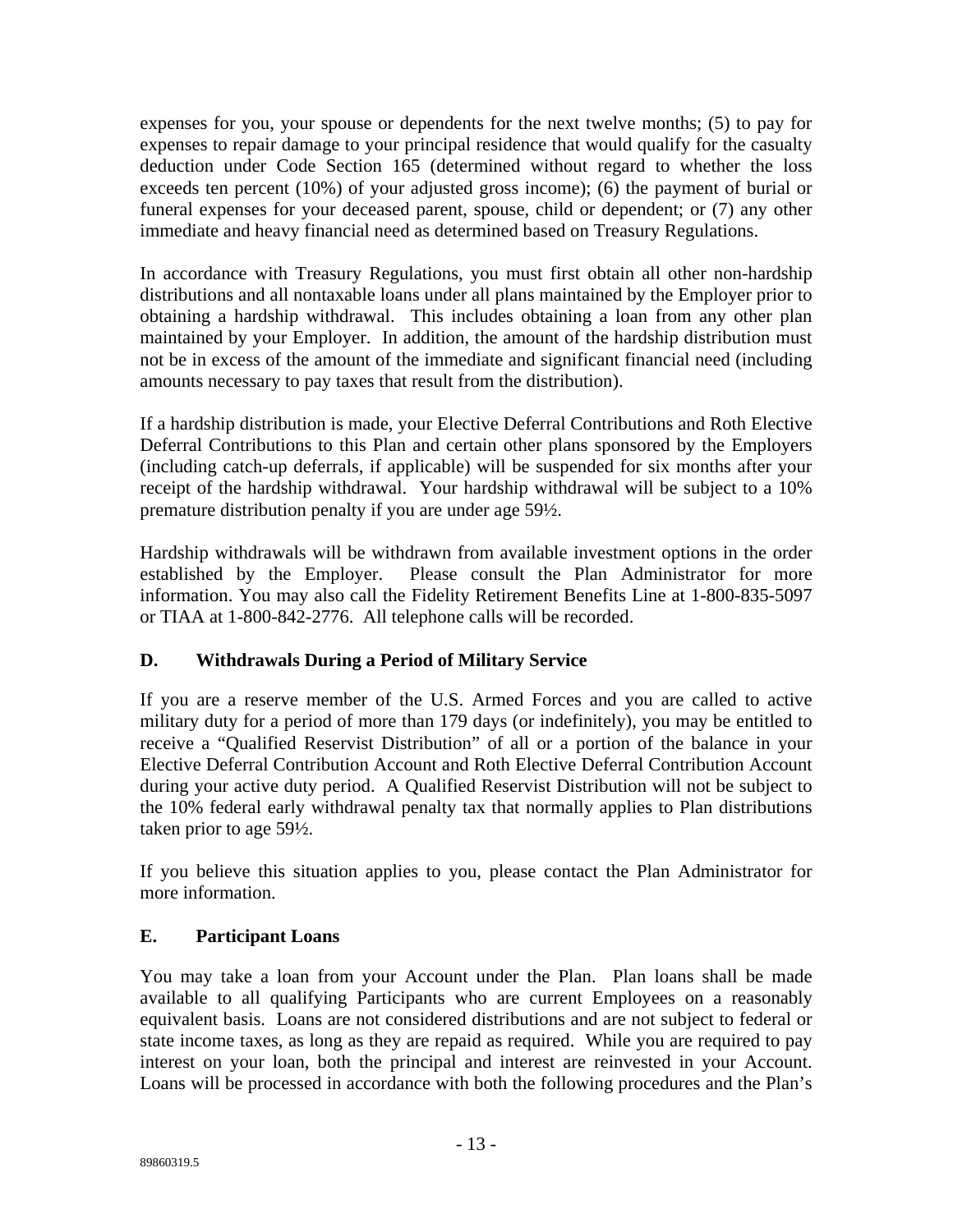written loan policy. The written loan policy can be obtained by contacting the Plan Administrator.

## **(1) Application and Fees**

The Plan Administrator will administer Plan loans. The Plan Administrator is responsible for approving or denying loans. You will incur a set-up fee and quarterly maintenance fee for your loan.

#### **(2) Loan Amount**

Your minimum loan amount is \$1,000 (or, if less, the amount determined immediately below).

Your maximum loan amount is the lesser of:

- **(a)** \$50,000 reduced by the excess (if any) of the highest outstanding balance of your Plan loans during the one-year period ending on the day before the loan is made over the outstanding balance of your Plan loans on the date the loan is made, or
- **(b)** one-half of your Account Balance.

All of your loans from plans maintained by the Employer will be considered for purposes of determining the maximum amount of your loan. Up to 50% of your Account Balance may be used as security for any loan.

#### **(3) Number of Loans**

You may only have one outstanding loan at any given time. This includes any loan under any other retirement plan maintained by the Employer or a member of its controlled group.

#### **(4) Interest Rate**

Your loans will bear a reasonable rate of interest, as determined by the Plan Administrator, based on prevailing commercial interest rates. The interest rate will remain the same for the duration of the loan.

#### **(5) Loan Repayments**

You must repay your loan in level payments not less frequently than biweekly through automatic after-tax payroll deductions.

The maximum term of any loan is five years, unless your loan is for the purchase of a primary residence, in which case the maximum term is fifteen years. Special repayment rules may apply if you go on an approved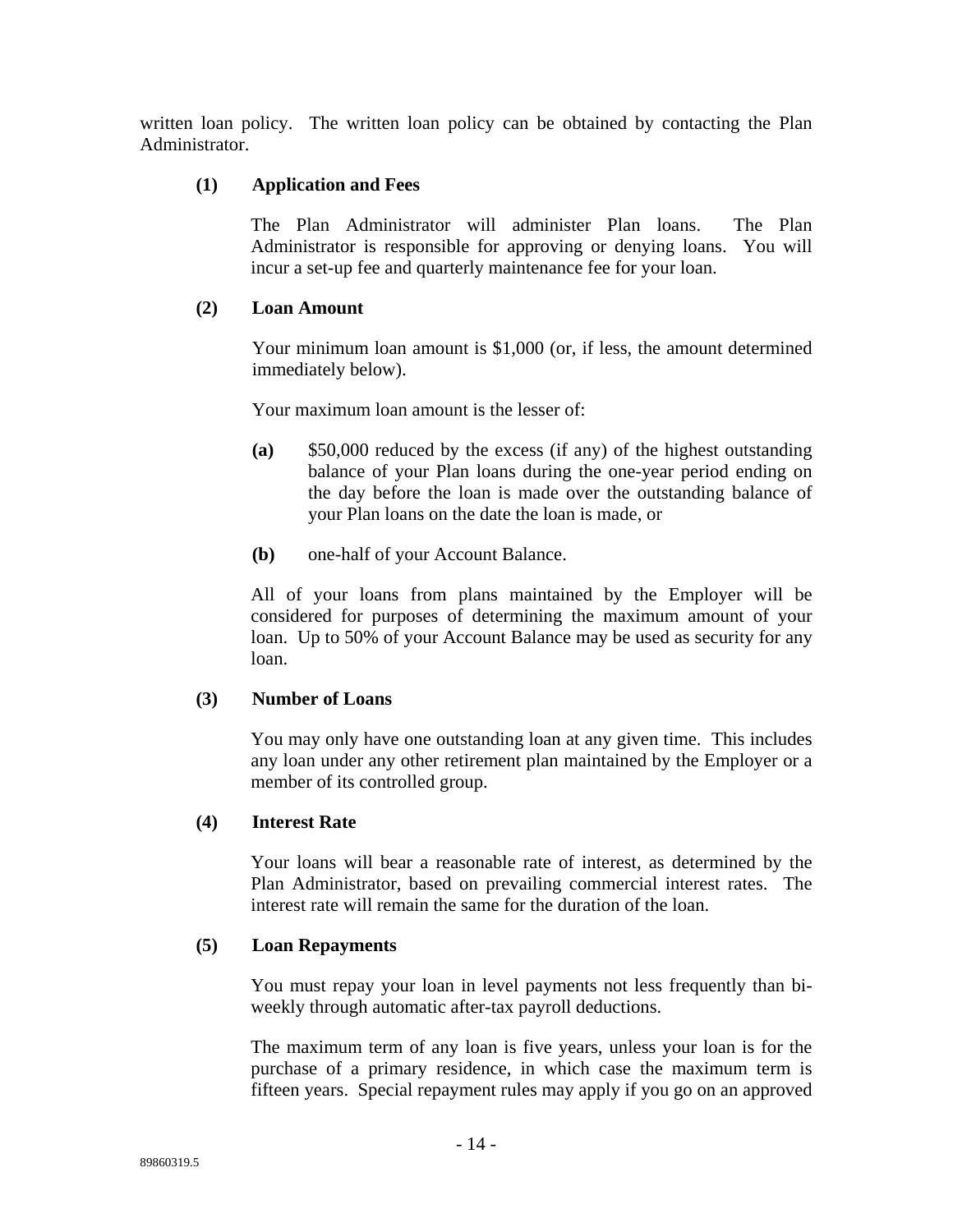leave of absence, and loan repayments may be suspended if you go on a leave due to qualified military service. Contact the Plan Administrator if you take a leave of absence to find out if these special rules apply to you.

#### **(6) Default or Termination of Employment**

If you fail to pay any scheduled repayment, you will be considered in default with respect to that payment (subject to any applicable grace period that may apply to cure the default). If you are in default with respect to any payment, your entire loan balance may be declared to be in default as applicable under your loan note.

Upon death or default of your entire loan, your entire outstanding principal and accrued interest will be immediately due and payable. Additionally, you will be deemed to have received a taxable Plan distribution equal to the outstanding loan balance, whether or not a distribution has occurred. This amount may be subject to a 10% federal early withdrawal penalty. If a loan is outstanding on the date a distribution is to be made from your Account, the balance of the loan or a portion equal to the amount to be distributed will become due and payable and will be offset against the amount distributed.

# **(7) Spousal Consent**

If you are married, your spouse's consent is required before the Plan may issue a loan to you.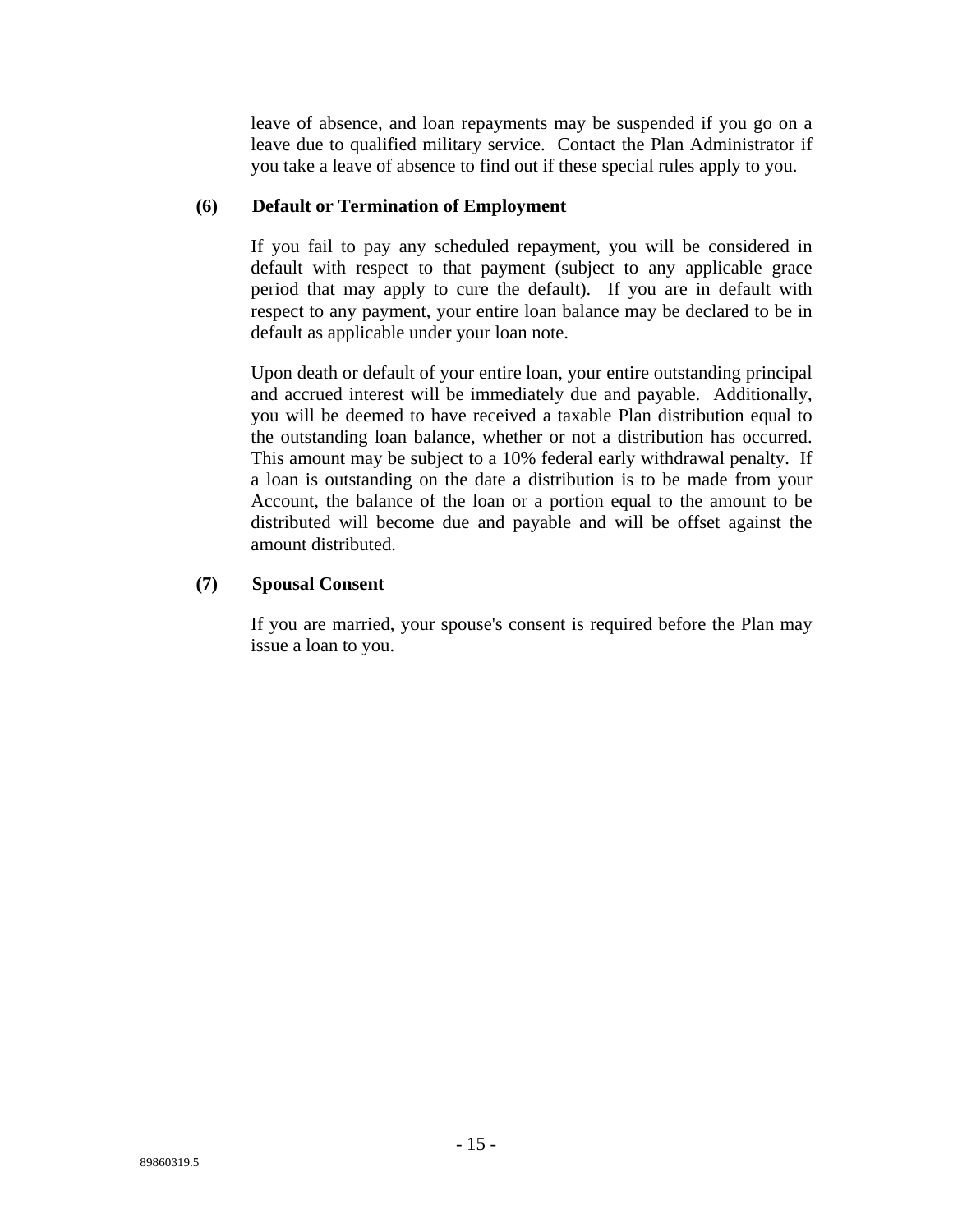# **VI. TOTAL DISTRIBUTION OF BENEFITS**

## **A. Eligibility For Benefits**

Except to the extent in-service withdrawals are permitted in accordance with Article V of the SPD, you may only receive a distribution from your Account upon termination from employment with the Employer, death or disability.

Your Beneficiary or Beneficiaries may request a distribution of your Account Balance in the event of your death. Distribution of your account will be made as soon as administratively feasible following your death.

You may defer receipt of your distribution until a later date. The value of your Account Balance will continue to increase or decrease, as appropriate, based on the investment returns until it is distributed. However, you cannot postpone distribution if your vested Account Balance is less than \$5,000, in which case the Plan Administrator will direct the Custodian to distribute your Account Balance as a direct rollover to an individual retirement plan (except that if your Account Balance is \$1,000 or less, you will receive a lump-sum distribution). Your written consent will be required for any distribution if your vested Account Balance is \$5,000 or more.

You should consult with your tax advisor to determine the financial impact of your situation before you request a distribution. You may apply for a distribution by calling the Fidelity Retirement Benefits Line at 1-800-835-5097 or TIAA at 1-800-842-2776. All telephone calls will be recorded.

# **B. Distributable Events**

You are eligible to request a distribution of your vested Account Balance if it is \$5,000 or more, as follows:

# **(1) Benefit on Termination of Employment**

The Plan is designed to provide you with benefits at the time of your retirement. However, if your employment with your Employer is terminated because of death, disability or for any other reason prior to retirement, then you may request a distribution of your Account Balance. You may apply for a distribution by calling the Fidelity Retirement Benefits Line at 1-800-835-5097 or TIAA at 1-800-842-2776. All telephone calls will be recorded.

You are required by law to receive a minimum required distribution from the Plan no later than April 1 of the calendar year following the calendar year in which you turn 70½ or terminate your employment, whichever is later. If you terminate employment prior to age 70½ and leave your Account Balance in the Plan, you must begin to receive your benefits after you turn age 70½.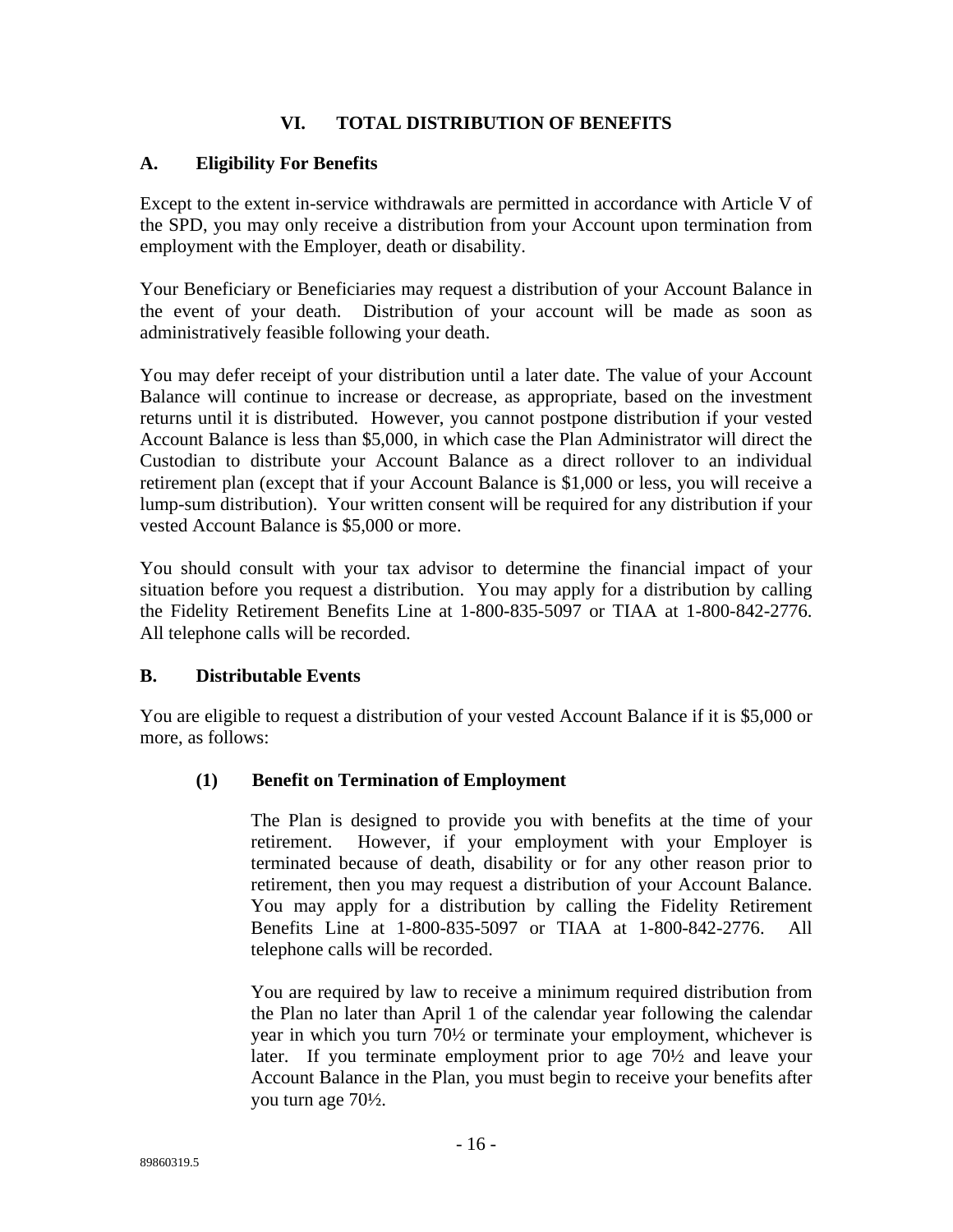# **(2) Death Benefit**

If you die while a Participant in the Plan or before any or all benefits are paid to you, then your Beneficiary or Beneficiaries will be entitled to receive your Account Balance as soon as practicable following the date of your death, subject to the IRS minimum required distribution rules that apply to death benefits.

You may designate a Beneficiary or Beneficiaries on a designation form. The completed beneficiary designation form must be filed with the Plan Administrator. If you are married and want to designate someone other than your spouse as your primary Beneficiary, then your spouse must consent to this designation by signing the form to acknowledge the effect of such designation. Your spouse's signature must be witnessed by a Plan representative, its delegate or a Notary Public. You may request a beneficiary designation form by calling the Fidelity Retirement Benefits Line at 1-800-835-5097 or TIAA at 1-800-842-2776. If you do not designate a Beneficiary and you are married at the time of your death, the Plan will automatically consider your spouse as your Beneficiary. If you do not designate a Beneficiary and you are either unmarried or if your spouse predeceases you, your Beneficiary will be your estate.

If you designate your spouse as your Beneficiary and you later divorce your spouse, your Beneficiary election automatically will be void, unless otherwise required under a qualified domestic relations order. If you would like to keep your former spouse as your Beneficiary, you must redesignate him or her by resubmitting a beneficiary designation form.

#### **(3) Disability Benefit**

If you become disabled, payment can be made to you from the Plan. A disability generally means that you are not able to engage in any substantial gainful activity by reason of any medically determination physical or mental impairment which has lasted or can be expected to last for a long-term or indefinite duration, or which can be expected to result in death. You may be required to show proof of the existence of disability from an appropriate medical authority.

#### **(4) Payment and Form of Benefits**

Your entire Account Balance will be paid to you in one of the forms described in your individual agreement.

#### **C. Treatment of Distributions**

Distributions will be subject to the following rules: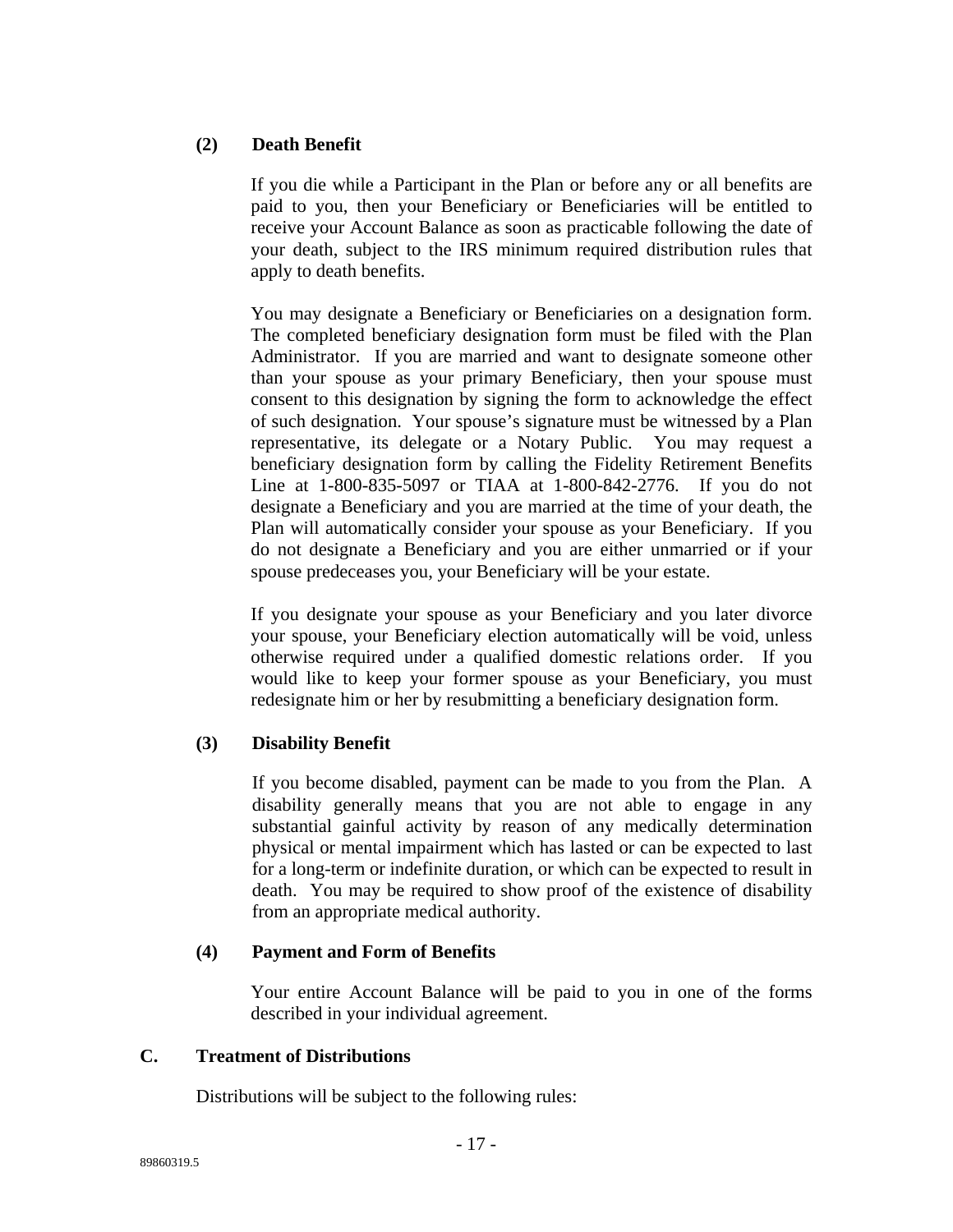# **(1) Cash Distribution**

Any taxable distribution paid by the Custodian directly to you will be subject to mandatory Federal income tax withholding of 20% of the requested distribution. You will receive 80% of the taxable distribution, and the other 20% will be sent to the IRS as Federal income tax withholding for that year. You cannot elect out of this tax withholding. This withholding is not a penalty, but rather a prepayment of your Federal income taxes.

## **(2) Direct Rollover Distribution**

As an alternative to a cash distribution, you may request that your entire distribution be rolled directly into an individual retirement account or annuity ("IRA") or to your new employer's eligible retirement plan (if it accepts Rollover Contributions). In addition, if certain requirements under the Code are met, you also may elect to have your distribution rolled directly into a Roth IRA. Federal income taxes will not be withheld on any direct rollover distribution.

- **(a)** Roll over to an IRA You must complete a distribution form and indicate the name and address of the custodian and the account number for your IRA. If you are married, your spouse must also sign the form. After authorizing your distribution, the Plan Administrator will forward the form to the Custodian. A check will be issued by the Custodian payable to the IRA custodian for your benefit. The check will contain the notation "Direct Rollover" and it will be mailed directly to you. You will be responsible for forwarding it on to the custodian. You must provide the Plan Administrator with complete information to facilitate your direct rollover distribution.
- **(b)** Roll over to your New Employer's Plan You must check with your new employer to determine if its eligible retirement plan will accept Rollover Contributions. If allowed, then you must complete a distribution form and indicate the name, address, and plan number of your new employer's plan. If you are married, your spouse must also sign the form. After authorizing your distribution, the Plan Administrator will forward the form to the Custodian. A check will be issued by the Custodian payable to the custodian of your new employer's plan. The check will contain the notation "Direct Rollover" and it will be mailed directly to you. You will be responsible for forwarding it on to the new custodian. You must provide the Plan Administrator with complete information to facilitate your direct rollover distribution.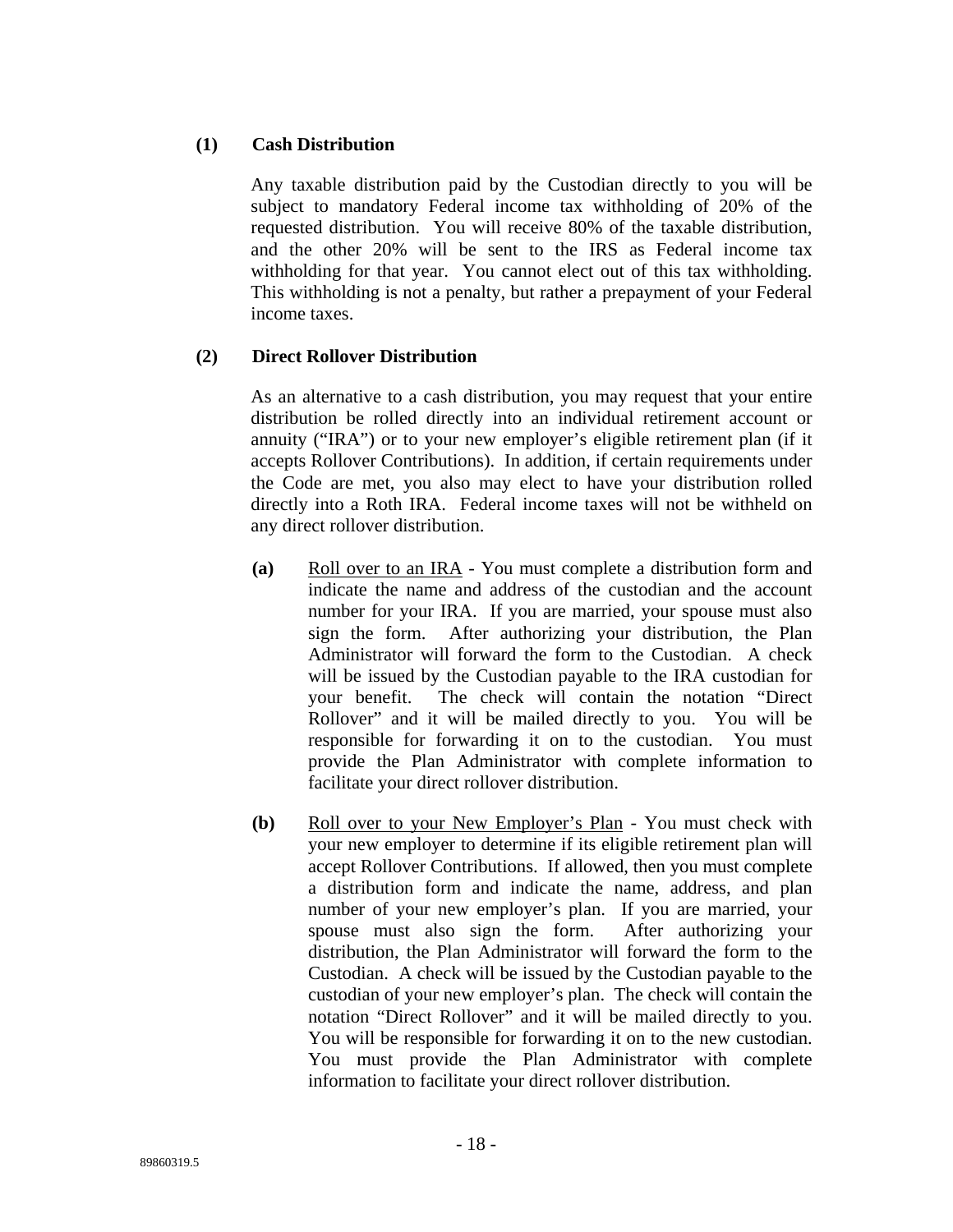If you previously made after-tax contributions to the Plan, your after-tax contributions may be rolled over to another 403(b) plan that agrees to separately account for such amounts.

#### **(3) Combination Cash Distribution and Direct Rollover Distribution**

You may request that part of your distribution be paid directly to you and the balance to be directly rolled into an IRA (including a Roth IRA, if certain requirements are met) or your new employer's eligible retirement plan. Any cash distribution that you receive will be subject to the Federal income tax withholding rules referred to in paragraph (1) above. Any direct rollover distribution will be made in accordance with paragraph (2) above.

## **(4) Beneficiary Rollovers**

In the event of your death, your spouse (or other designated beneficiary) may elect to roll over his or her distribution to an IRA (including a Roth IRA, if certain requirements are met). Please contact the Plan Administrator for more information.

You will pay income tax on the amount of any taxable distribution that you receive from the Plan unless it is rolled into an IRA (including a Roth IRA, if certain requirements are met), your new employer's eligible retirement plan, a 403(a) annuity or a governmental Code Section 457(b) plan. A 10% IRS premature distribution penalty tax may also apply to your taxable distribution unless it is rolled over, depending upon your age at the time of distribution. The 20% Federal income tax withheld under this section may not cover your entire income tax liability. Please consult with your tax advisor for further details.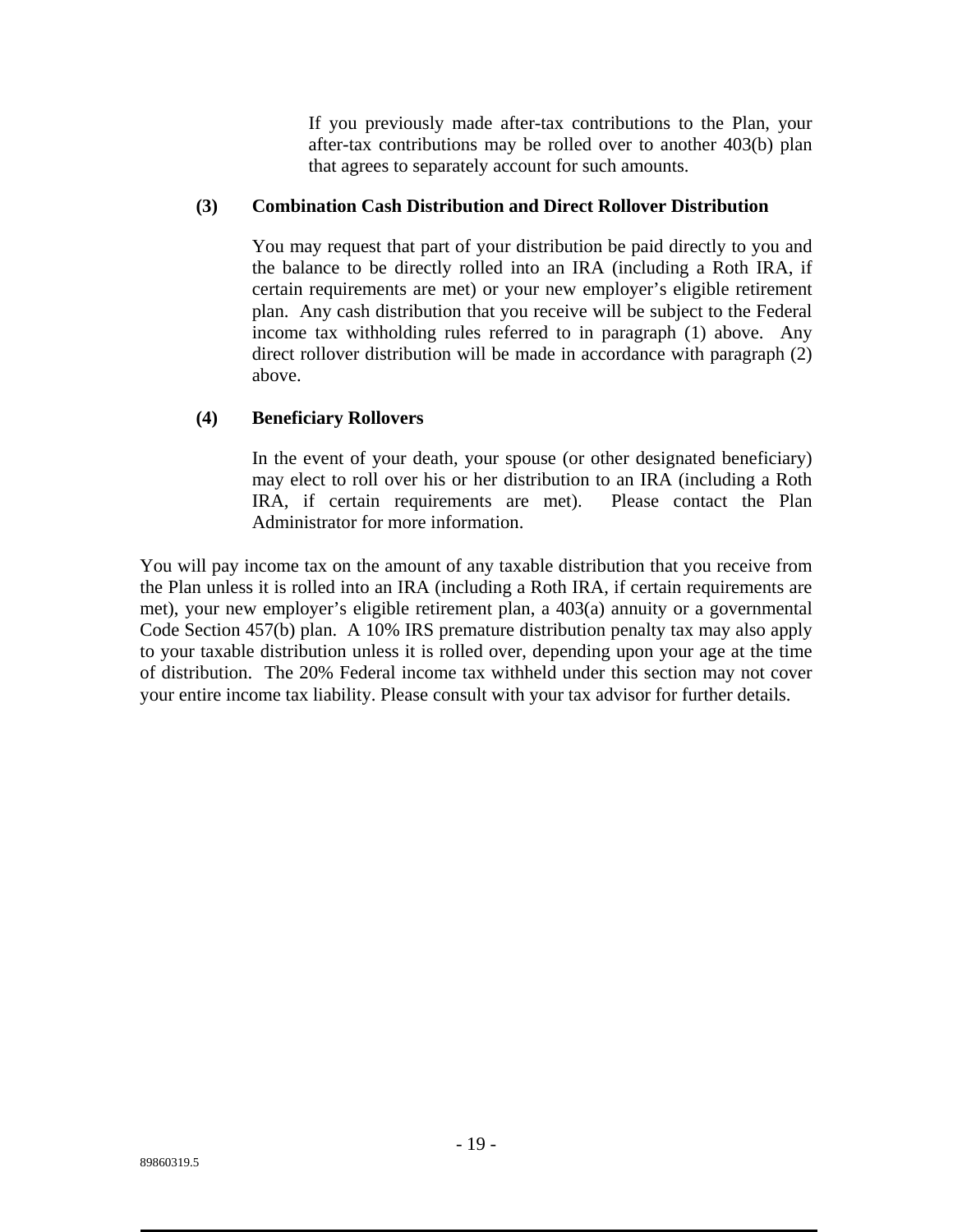# **VII. MISCELLANEOUS INFORMATION**

# **A. Benefits Not Insured by PBGC**

Benefits provided by the Plan are not insured or guaranteed by the Pension Benefit Guaranty Corporation (the "PBGC") under Title IV of ERISA because the insurance provisions under ERISA are not applicable to this particular Plan. You will only be entitled to the vested benefits in your Account based upon the provisions of the Plan, and the value of your Account will be subject to investment gains and losses.

## **B. Attachment of Your Account**

Your Account may not be attached, garnished, assigned or used as collateral for a loan outside of this Plan, except to the extent required by law. Creditors (other than the IRS) may not attach, garnish or otherwise interfere with your Account Balance except in the case of a proper IRS tax levy or Qualified Domestic Relations Order (a "QDRO"). A QDRO is a special order issued by the court in a divorce, child support or similar proceeding. In this situation, your spouse (or former spouse) or someone other than you or your Beneficiary may be entitled to a portion or all of your Account Balance based on the court order. You and your Beneficiaries may obtain, without charge, a copy of the QDRO procedures from the Plan Administrator.

## **C. Plan to Plan Transfer of Assets**

The Employer may direct the Custodian to transfer all or a portion of the assets in the Account of designated Participants to another 403(b) plan or plans maintained by another employer, if you are an employee or former employee of the employer sponsoring the receiving plan and such transfer is performed in accordance with applicable restrictions under Treasury Regulations Section 1.403(b)-10(b)(3). The plan receiving the funds must contain a provision allowing the transfer and must preserve any benefits required to be protected under existing laws and regulations. In addition, a Participant's vested Account Balance may not be decreased as a result of the transfer to another plan.

# **D. Plan Amendment**

Certain provisions of the Plan are subject to amendment by the Plan Sponsor, the Retirement Plan Oversight Committee, or its delegate that may directly or indirectly modify certain Plan rights and benefits. The Plan Sponsor reserves the right to amend the Plan at any time and for any reason. However, no amendment may eliminate certain benefits under the Plan.

# **E. Interpretation of Plan**

The Plan Administrator has the power and discretionary authority to construe the terms of the Plan and to determine all questions that arise under it. Such power and authority includes, for example, the administrative discretion necessary to resolve issues with respect to an Employee's eligibility for benefits, credited services, disability, and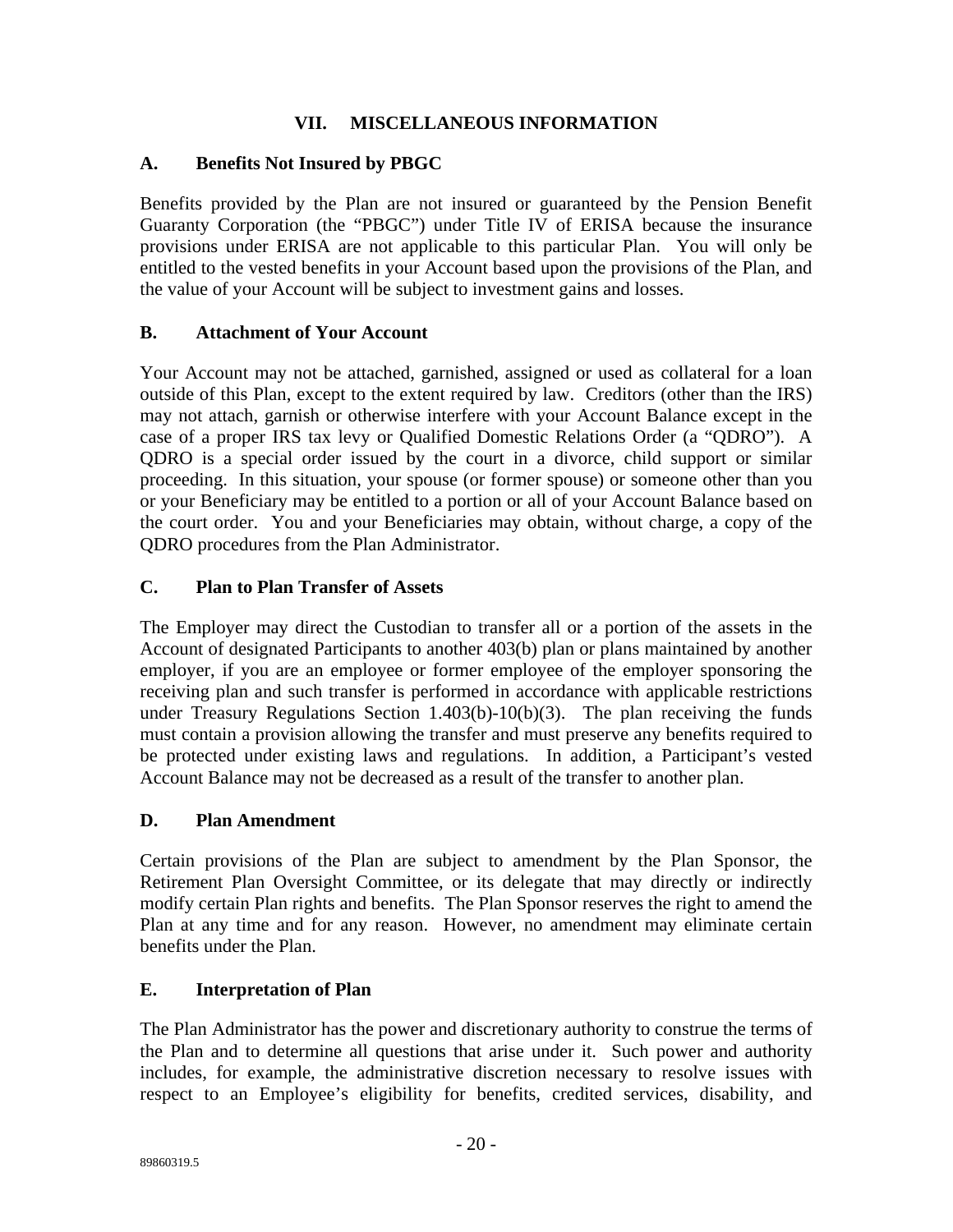retirement, or to interpret any other term contained in Plan documents. The Plan Administrator's interpretations and determinations are binding on all Participants, Employees, former Employees, and their Beneficiaries.

# **F. Electronic Delivery**

This SPD and other important Plan information may be delivered to you through electronic means. This SPD contains important information concerning the rights and benefits of your Plan. If you receive this SPD (or any other Plan information) through electronic means, you are entitled to request a paper copy of this document, free of charge, from the Plan Administrator. The electronic version of this document contains substantially the same style, format, and content as the paper version.

# **G. Termination of Plan**

The Plan Sponsor reserves the right to terminate all or part of the Plan at any time in its sole discretion.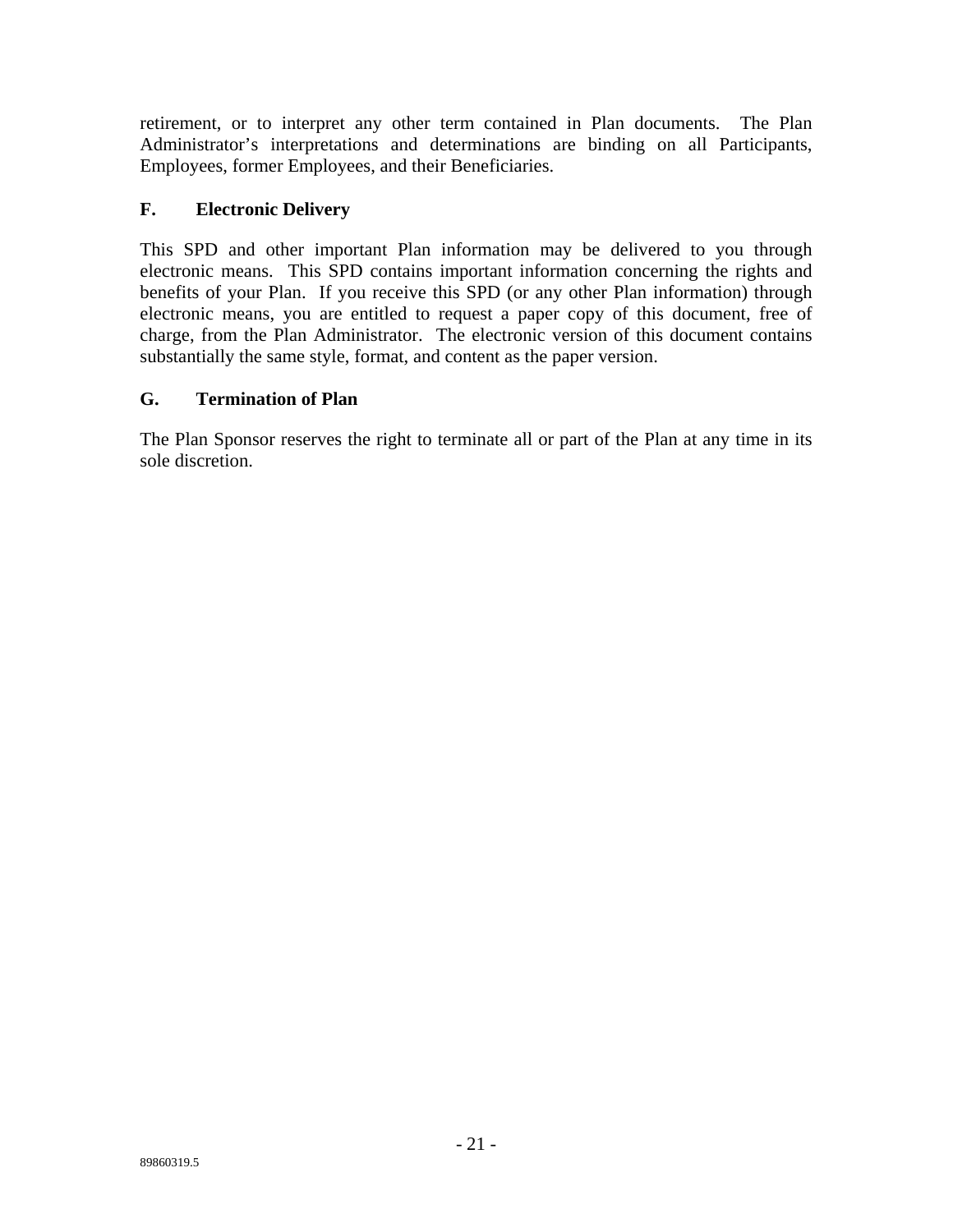#### **VIII. PARTICIPANT RIGHTS**

#### **A. Claim Review Procedure**

If you or your Beneficiary do not receive all of the benefits under the Plan that you believe that you are entitled to, you or your authorized representative may file a written claim for benefits under the Plan with the Plan Administrator on a form supplied by the Plan Administrator. The Plan Administrator will provide you with written or electronic notice of the disposition of your claim within 90 days after it has been filed (or within 180 days if special circumstances require an extension of time to process the claim and written or electronic notice of such extension and circumstances is given to you within the initial 90-day period). In the event of an adverse benefit determination, the reasons shall be disclosed and/or the provisions of the Plan shall be cited as appropriate. You will also be provided with a description of any additional material or information that is necessary for the claimant to perfect the claim, together with an explanation of why such material or information is necessary, and an explanation of the Plan's review procedures and time limits applicable to the procedure, including your right to bring a civil action under Section 502(a) of ERISA.

You or your beneficiary, upon request to the Plan Administrator, may file a written appeal that the Plan Administrator conduct a full and fair review of the denial, including a request for a hearing. In connection with your appeal, you may review pertinent documents and may submit comments in writing. The Plan Administrator will make a decision on your claim, and it will be communicated to you, in writing or electronically, within 60 days after receipt (or within 120 days, provided that the Plan Administrator notifies you in writing or electronically of such extension, the special circumstances requiring the extension, and the date by which the Plan Administrator expects to render its determination).

In the case of an adverse benefit determination, the notice will (1) include specific reasons for the adverse benefit determination; (2) be written in a manner that you can understand; (3) contain a specific reference to the pertinent provisions of the Plan; (4) contain a statement that you are entitled to receive, upon request and free of charge, reasonable access to, and copies of, all documents, records, and other information relevant to the claim for benefits; and (5) contain a statement of your right to bring a civil action under Section 502(c) of ERISA.

If your claim involves a determination as to whether you have a disability, then the procedures described above will be modified as described below. The 90-day period for responding to the claim will be a 45-day period. That 45-day period may be extended by the Plan Administrator for up to 30 days, provided that the Plan Administrator both determines that such an extension is necessary due to matters beyond its control and notifies the claimant, prior to the expiration of the initial 45-day period, of the circumstances requiring the extension of time and the date by which the Plan Administrator expects to make a decision. If, prior to the end of the first 30-day extension period, the Plan Administrator determines that,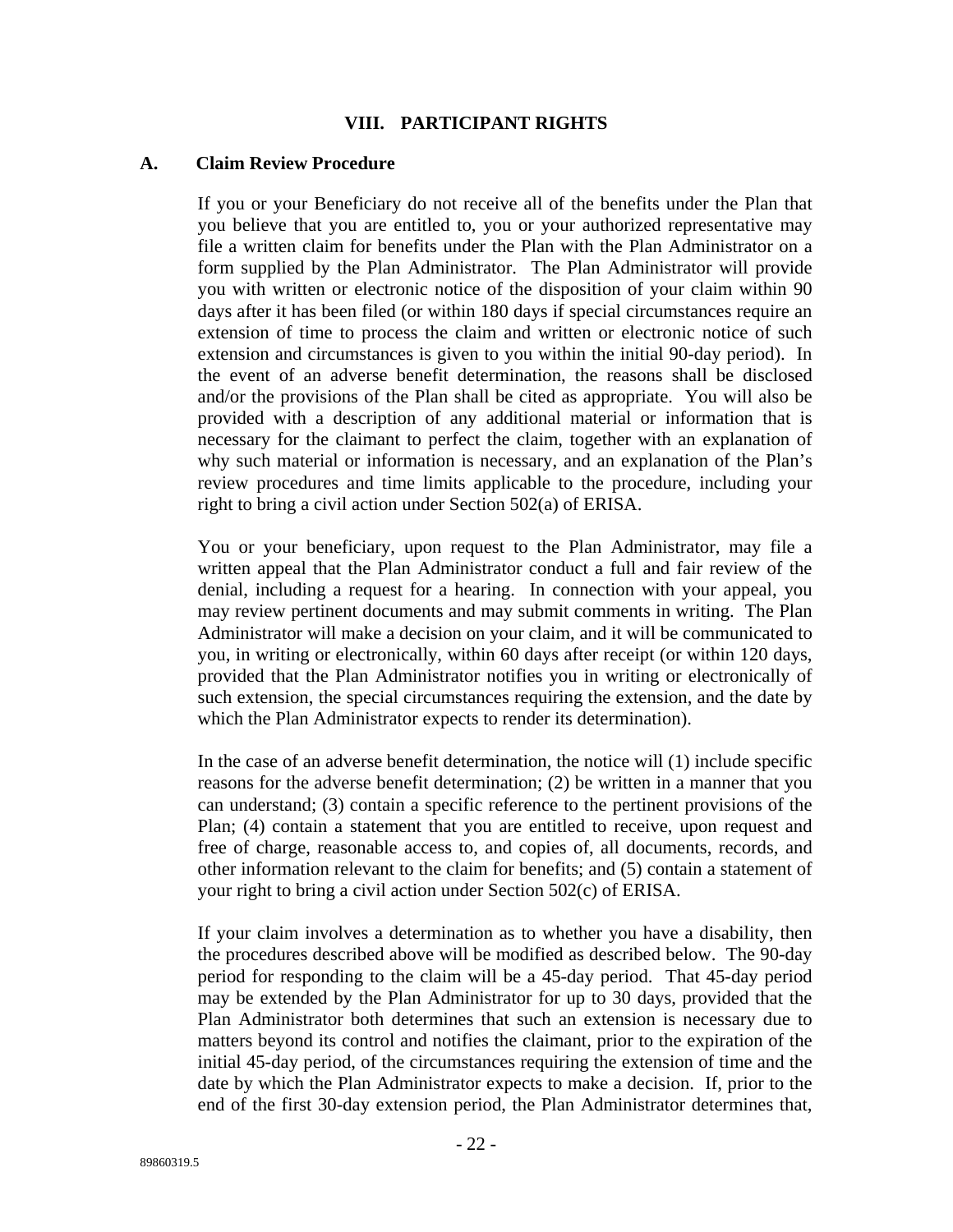due to matters beyond its control, a decision cannot be made within that extension period, the period for making the determination may be extended for up to 30 more days, provided that you are notified, prior to the expiration of the first 30 day extension period, of the circumstances requiring the extension and the date as of which the Plan Administrator expects to make a decision. In the case of any extension, the notice of extension will specifically explain (i) the standards on which entitlement to a benefit is based; (ii) the unresolved issues that prevent a decision on the claim; (iii) the additional information needed to resolve those issues; (iv) and that you will be afforded at least 45 days within which to provide the specified information.

The 60-day period for you to make an appeal is extended to 180 days for a claim that involves the determination of a disability. In addition, any 60-day period during which you must be provided with notice of the decision on appeal, including the 60-day extension period, will be a 45-day period. The appeals procedures will be further modified as required under Department of Labor regulations.

#### **B. Statement of ERISA Rights**

As a Participant in the Plan, you are entitled to certain rights and protections under ERISA. ERISA provides that all Plan Participants are entitled to:

#### **(1) Receive Information About Your Plan and Benefits**

Examine, without charge, at the Plan Administrator's office, all documents governing the Plan, including a copy of the latest annual report (Form 5500 Series) filed by the Plan with the U.S. Department of Labor and available at the Public Disclosure Room of the Employee Benefits Security Administration.

Obtain, upon written request to the Plan Administrator, copies of documents governing the operation of the Plan, including insurance contracts and collective bargaining agreements, and copies of the latest annual report (Form 5500 Series) and updated SPD. The Plan Administrator may make a reasonable charge for the copies.

Receive a summary of the Plan's annual financial report. The Plan Administrator is required by law to furnish each Participant with a copy of this summary annual report each year.

Obtain a statement that tells you whether you have a right to receive a benefit under the Plan at normal retirement age and, if so, what your benefits would be at normal retirement age if you stop working under the Plan now. If you do not have a right to a benefit under the Plan, the statement will tell you how many more years you have to work to get a right to a benefit. This statement must be requested in writing and is not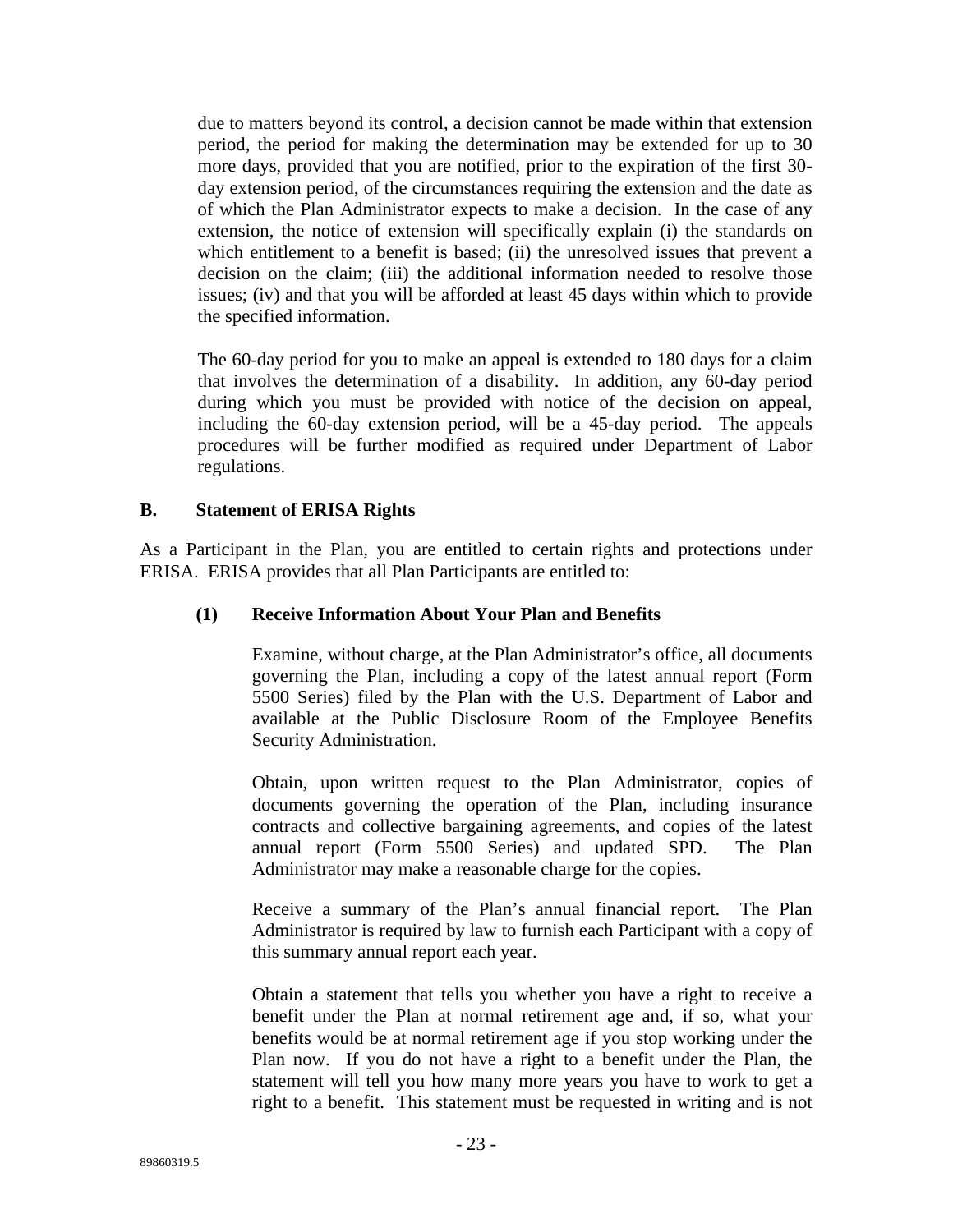required to be given more than once every twelve (12) months. The Plan must provide the statement free of charge.

## **(2) Prudent Actions by Fiduciaries**

In addition to creating rights for Plan Participants, ERISA imposes duties upon the people who are responsible for the operation of the employee benefit plan. The people who operate your Plan, called "fiduciaries" of the Plan, have a duty to do so prudently and in the interest of you, other Plan Participants, and Beneficiaries. No one, including your Employer or any other person, may fire you or otherwise discriminate against you in any way to prevent you from obtaining a retirement benefit or exercising your rights under ERISA.

## **(3) Enforce Your Rights**

If your claim for a benefit under the Plan is denied or ignored, in whole or in part, you have a right to know why this was done, to obtain copies of documents relating to the decision without charge, and to appeal any denial, all within certain time schedules. Under ERISA, there are steps that you can take to enforce the above rights. For instance, if you request a copy of Plan documents or the latest annual report from the Plan and do not receive them within 30 days, you may file suit in a federal court. The Plan's agent for legal service of process in the event of a lawsuit is the Plan Administrator. In such a case, the court may require the Plan Administrator to provide the materials and pay you up to \$110 a day until you receive the materials, unless the materials were not sent because of reasons beyond the control of the Plan Administrator.

If you have a claim for benefits, which is denied or ignored, in whole or in part, you may file suit in a state or Federal court. In addition, if you disagree with the Plan's decision or lack thereof concerning the qualified status of a domestic relations order, you may file suit in Federal court. If it should happen that Plan fiduciaries misuse the Plan's money, or if you are discriminated against for asserting your rights, you may seek assistance from the U.S. Department of Labor, or you may file suit in a federal court. The court will decide who should pay court costs and legal fees. If you are successful, the court may order the person you have sued to pay these costs and fees. If you lose, the court may order you to pay these costs and fees (for example, if it finds your claim frivolous).